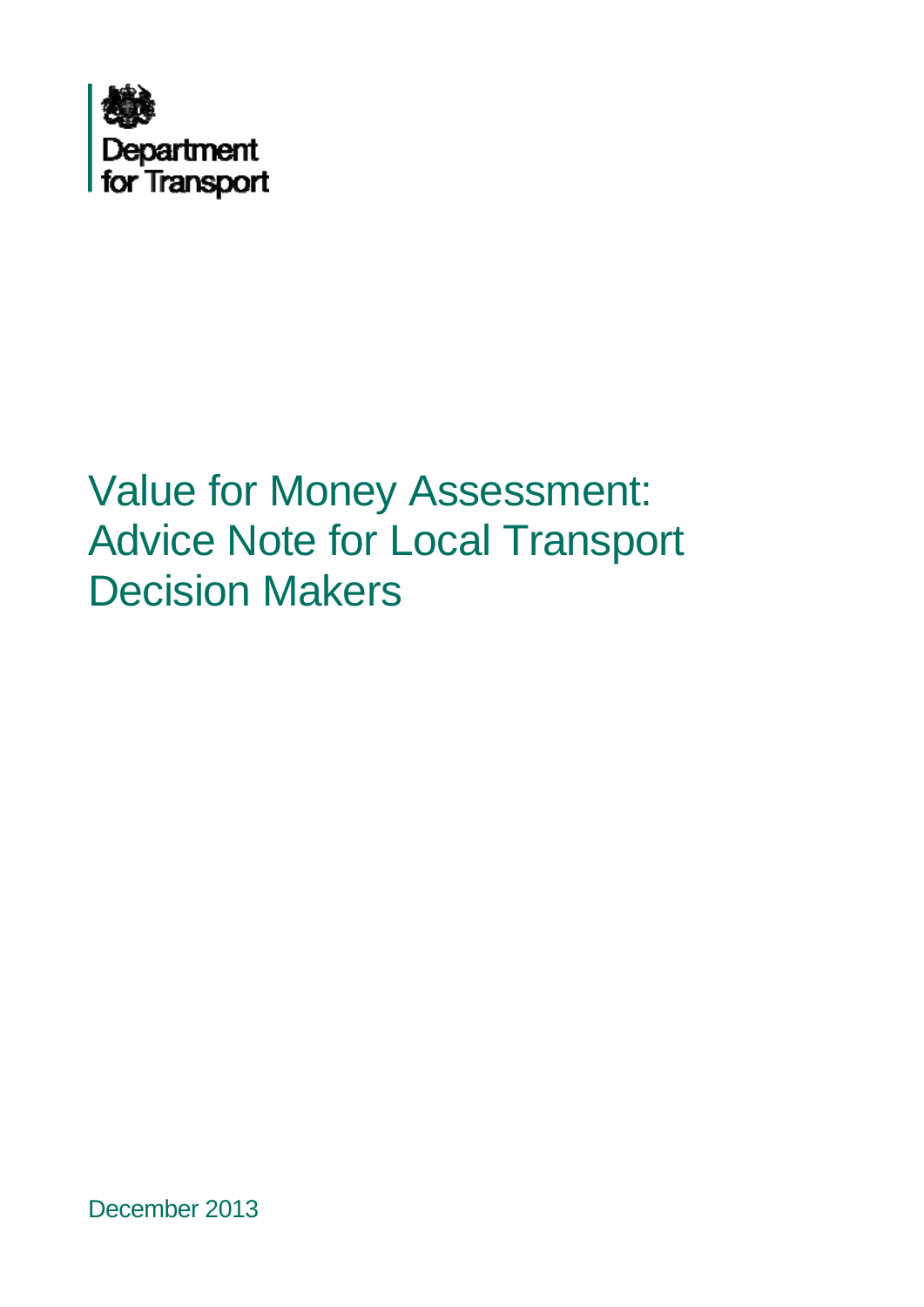The Department for Transport has actively considered the needs of blind and partially sighted people in accessing this document. The text will be made available in full on the Department's website. The text may be freely downloaded and translated by individuals or organisations for conversion into other accessible formats. If you have other needs in this regard please contact the Department.

Department for Transport Great Minster House 33 Horseferry Road London SW1P 4DR Telephone 0300 330 3000 Website [www.gov.uk/dft](http://www.gov.uk/dft) General email enquiries [FAX9643@dft.gsi.gov.uk](mailto:FAX9643@dft.gsi.gov.uk)

© Crown copyright 2013

Copyright in the typographical arrangement rests with the Crown.

You may re-use this information (not including logos or third-party material) free of charge in any format or medium, under the terms of the Open Government Licence. To view this licence, visit [www.nationalarchives.gov.uk/doc/open](http://www.nationalarchives.gov.uk/doc/open-government-licence/)[government-licence/](http://www.nationalarchives.gov.uk/doc/open-government-licence/) or write to the Information Policy Team, The National Archives, Kew, London TW9 4DU, or e-mail: [psi@nationalarchives.gsi.gov.uk](mailto:psi@nationalarchives.gsi.gov.uk).

Where we have identified any third-party copyright information you will need to obtain permission from the copyright holders concerned.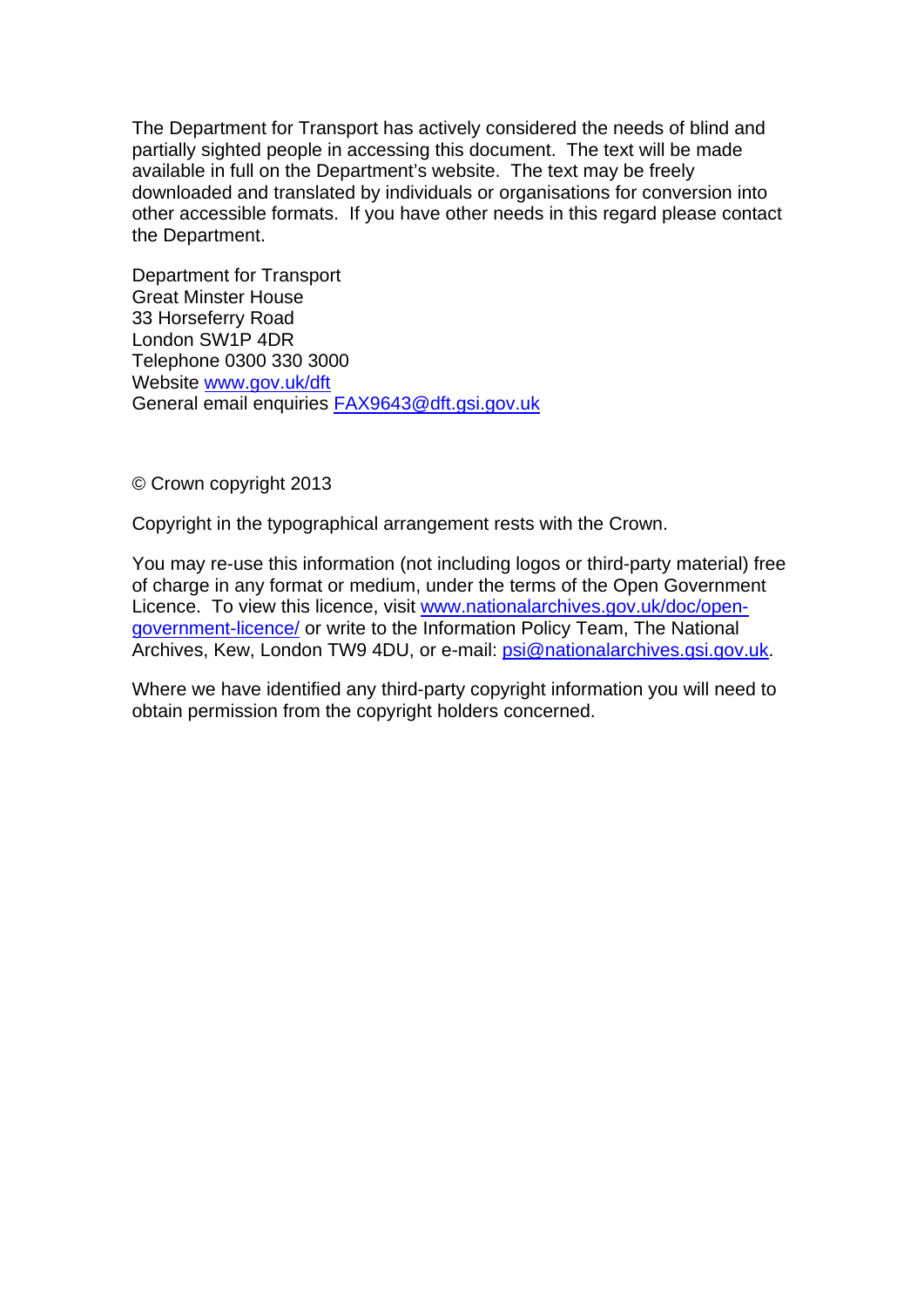## **Contents**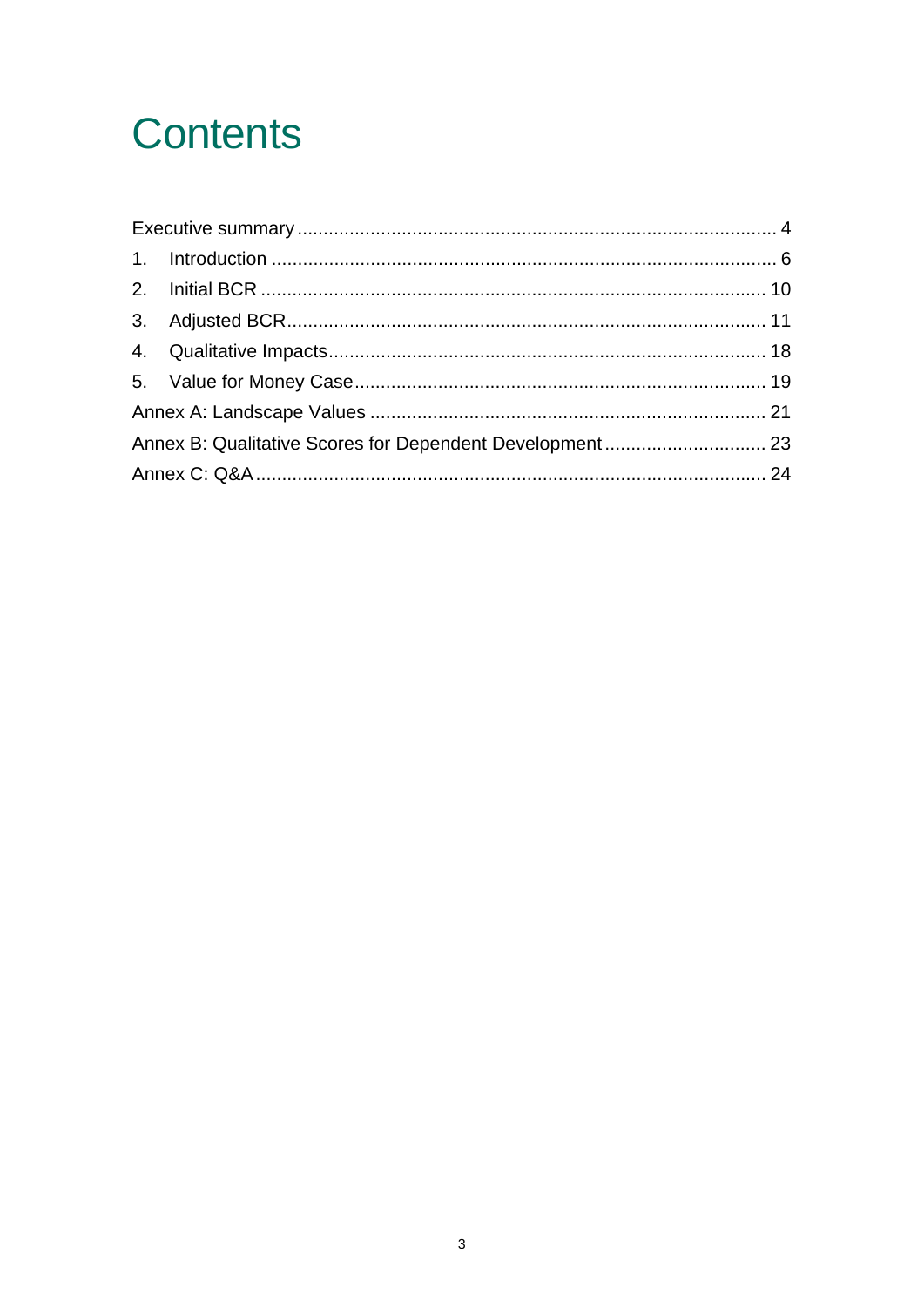## <span id="page-3-0"></span>Executive summary

- **1.** The Department for Transport uses the 'Transport Business Case'<sup>1</sup> approach to support decision making for major investment. A key element of this approach is the Value for Money statement, which summarises the impact on the 'Economic Case' of the transport intervention under consideration.
- **2.** The 'Economic Case' and supporting Value for Money assessment uses the HM Treasury Green Book<sup>2</sup> method of cost benefit analysis. This assesses the value of a transport project by weighing the benefits against the costs to indicate whether it is Value for Money. The Value for Money assessment is, however, not just about money and saving people time; a wide spectrum of impacts is considered in a detailed appraisal, including various impacts on the economy, the environment and social welfare. Further details of DfT's transport appraisal process, and how it relates to decision making, can be found in recently published note $^3$ .
- **3.** As part of the devolution process, a significant portion of the DfT budget is being devolved and is part of the Local Growth Fund from 2015. The selection and approval of funding for individual local major transport schemes will now be the responsibility of local decision makers.
- **4.** It is for local decision makers to determine the most appropriate criteria for prioritising spend on transport and the level of analysis required. Value for Money should nevertheless always be a factor considered in such decision making and in approving funding for individual schemes at all stages.
- **5.** This note has been produced to help promote sound decision making and ensure that Value for Money of schemes is appropriately considered. It provides details of the Value for Money assessment process that DfT has developed over many years to assess major transport schemes, including the role of qualitative, quantitative and monetised information. It also shares some advice on the use of uplifts and values which have previously been used by the DfT in the assessment of major schemes. The presentation of this information and the use of standard tables such as the Analysis of Monetised Cost and Benefits Table and the Appraisal Summary Table are also discussed in this paper.

<sup>&</sup>lt;sup>1</sup> Transport Business Case: https://www.gov.uk/government/publications/transport-business-case

HM Treasury Green Book: https://www.gov.uk/government/publications/the-green-book-appraisal-andevaluation-in-central-governent

**Transport Appraisal in Investment Decisions:** https://www.gov.uk/government/uploads/system/uploads/attachment\_data/file/253484/transport-appraisalin-investment-decisions.pdf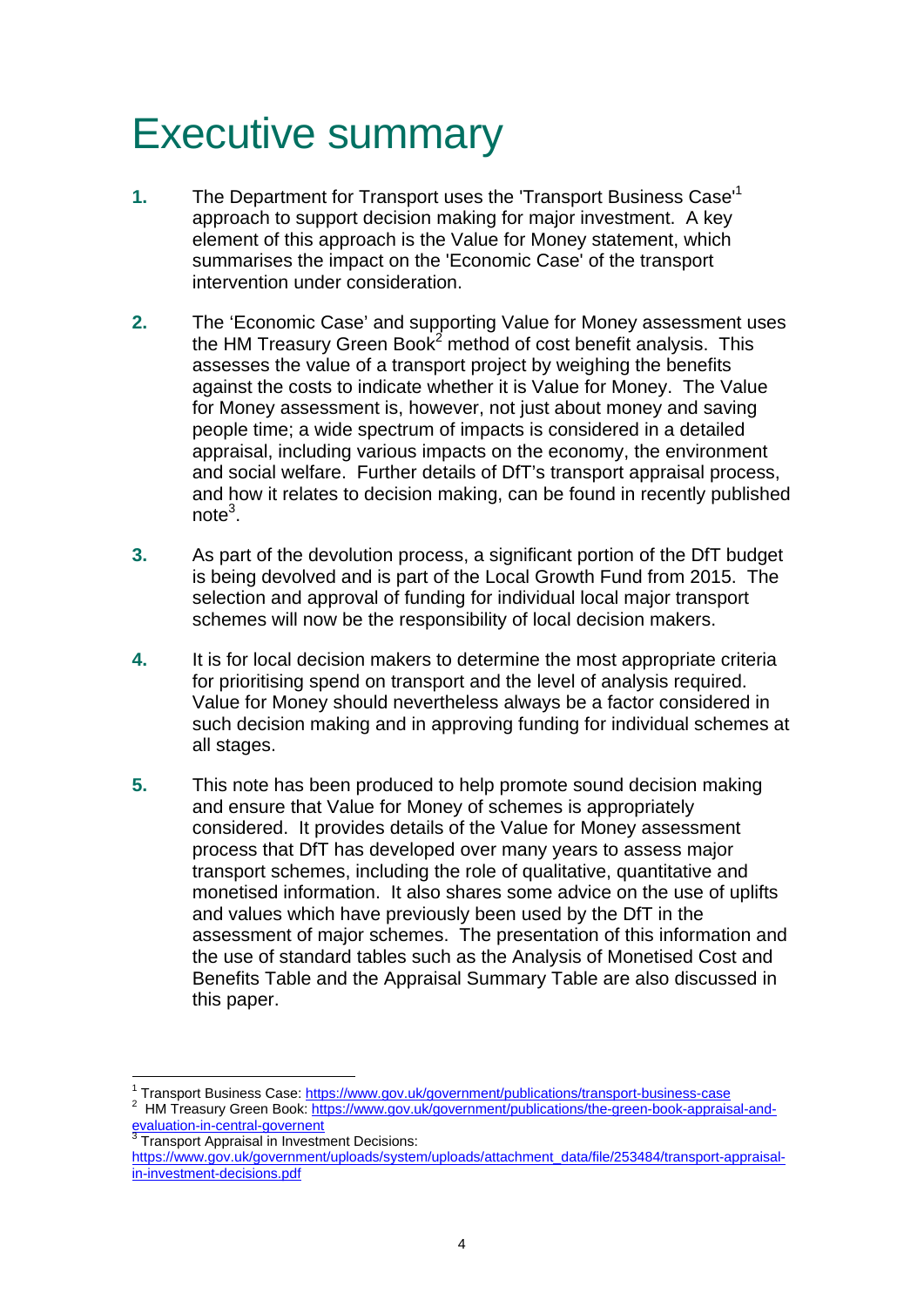- 6. The DfT's Transport Analysis Guidance (WebTAG)<sup>4</sup> contains a wealth of material covering detailed advice on modelling, appraisal and the assessment of social and distributional impacts<sup>5</sup>. WebTAG includes specific values for use in appraisal that are based on detailed research. Inevitably the evidence available for some appraisal aspects and some scheme types will be less certain; and this note seeks to explain the best practice for dealing with these circumstances.
- **7.** The methods described in this note have, in general, been used by the DfT for assessment of major schemes rather than smaller scale investments. This advice should therefore be considered in that context and proportionality should be a key consideration in application.
- **8. This advice, in itself, is not mandatory. Individual devolved funding streams may, however, be subject to minimum requirements on Value for Money and these will be communicated separately. In any event this advice note should serve as good practice.**
- **9.** In particular, this advice will enable Local Transport Bodies to fulfil the requirements of their 'Assurance Frameworks' in relation to Value for Money and should be seen as the DfT's definitive guidance in this regard.

<sup>1</sup> <sup>4</sup> WebTAG: http://www.dft.gov.uk/webtag/index.php

<sup>&</sup>lt;sup>4</sup> WebTAG: <u>http://www.dft.gov.uk/webtag/index.php</u><br><sup>5</sup> Social and Distributional Impacts Guidance: <u>http://www.dft.gov.uk/webtag/documents/expert/unit3.17.php</u><br>5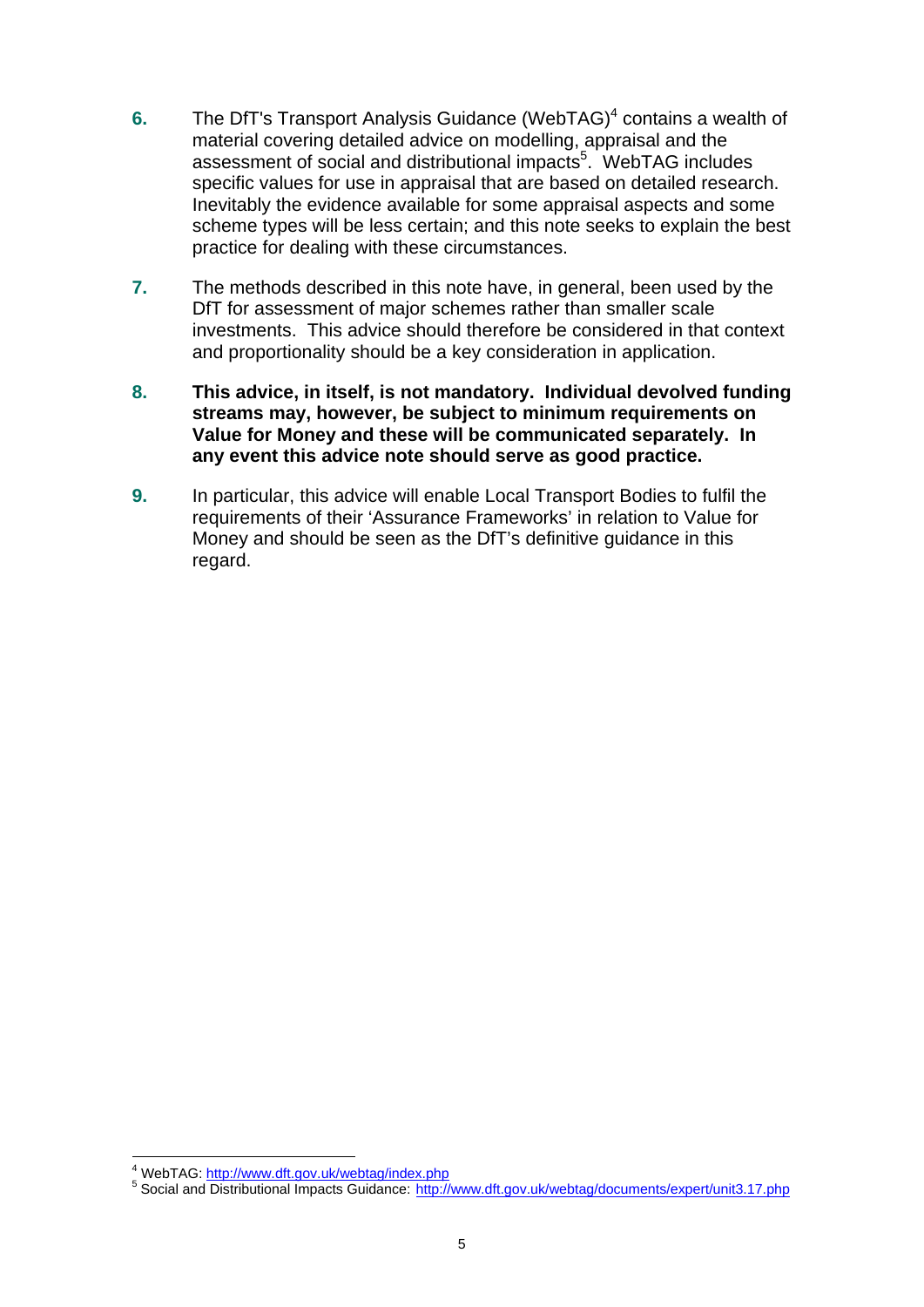## <span id="page-5-0"></span>1. Introduction

### **Background**

- **1.1** The Department for Transport uses the 'Transport Business Case' approach for decision making. Using this approach means that business cases are developed in line with the Treasury's advice on evidencebased decision making set out in the Green Book<sup>6</sup>. The Transport Business Case is a five case model that shows whether schemes:
	- are supported by a robust case for change that fits with wider public policy objectives – the 'Strategic Case';
	- demonstrate value for money the 'Economic Case';
	- are commercially sound the 'Commercial Case';
	- are financially affordable the 'Financial Case'; and
	- are achievable the 'Management Case'.
- **1.2** The five cases can be developed with the help of guidance and tools made available by the DfT to ensure that the assessment is robust and consistent. WebTAG<sup>7</sup>, the DfT's guidance on the conduct of transport studies, provides advice on the development of transport options and the appraisal and modelling requirements underlying their assessment.
- **1.3** Evidence from each of the five cases feeds into the decision making process, where this information is reviewed in three stages. Stage 1 sets out the need for intervention (Strategic Outline Business Case), stage 2 concentrates on the detailed assessment of the options (Outline Business Case) and stage 3 is the Full Business Case supporting the decision to commit funding.
- **1.4** This decision making process is intended to be flexible to ensure that time and resources spent on the development of a business case are **proportionate** to the size of the investment. More information on the five cases and the DfT's decision making process can be found on the DfT's website $8$ .

### **Value for Money**

1

**1.5** The Economic Case assesses the impacts and the Value for Money (VfM) implications of all the options outlined in the business case. The economic, environmental, social, distributional and fiscal impacts of a

<sup>&</sup>lt;sup>6</sup> HM Treasury Green Book: https://www.gov.uk/government/publications/the-green-book-appraisal-andevaluation-in-central-governent<br>7 MobTAC: http://www.dft.gov

<sup>7</sup> WebTAG: http://www.dft.gov.uk/webtag/index.php<br>8 Transport Business Case: https://www.gov.uk/government/publications/transport-business-case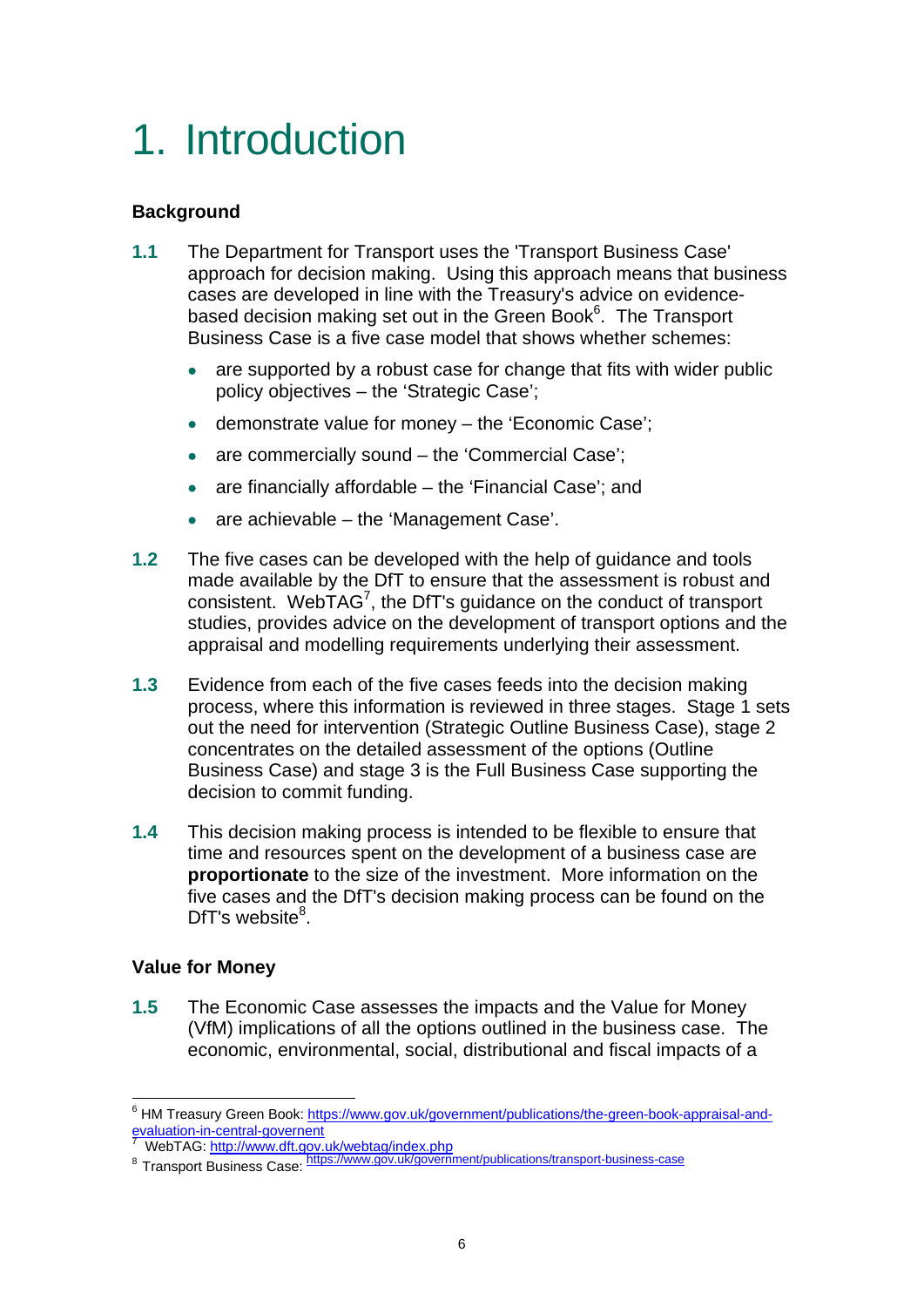proposal are assessed using qualitative, quantitative and monetised information.

- **1.6** The Value for Money assessment of a transport intervention has been designed as a staged process to ensure that a complete and robust analysis is undertaken by the practitioner. The Appraisal Summary Table<sup>9</sup> (AST) helps to inform this process by providing a template for a summary of all the monetised, qualitative and quantitative impacts of the transport scheme to be presented as a coherent package.
- **1.7** The box below outlines the main 4 steps in the assessment process and how they make use of the detail presented in the AST.



### **BOX 1: Value for Money Process**

**1.8** The assessment starts with the calculation of those impacts, positive and negative, that can be expressed in money terms ("monetised"). This would typically include things like capital cost of the scheme and revenues. These monetised impacts are summed to construct an Initial Benefit Cost Ratio (Initial BCR) – that is the amount of benefit being bought for every £1.00 of cost to the public purse. A summary of the monetised information along with the Initial BCR is then presented in the Analysis of Monetised Costs and Benefits (AMCB) Table<sup>10</sup>.

<sup>&</sup>lt;sup>9</sup> Appraisal Summary Table: http://www.dft.gov.uk/webtag/documents/project-manager/xls/U2\_7\_2appraisal-summary-table110418.xls

<sup>&</sup>lt;sup>10</sup> AMCB table: http://www.dft.gov.uk/webtag/documents/project-manager/unit2.7.1.php<br>7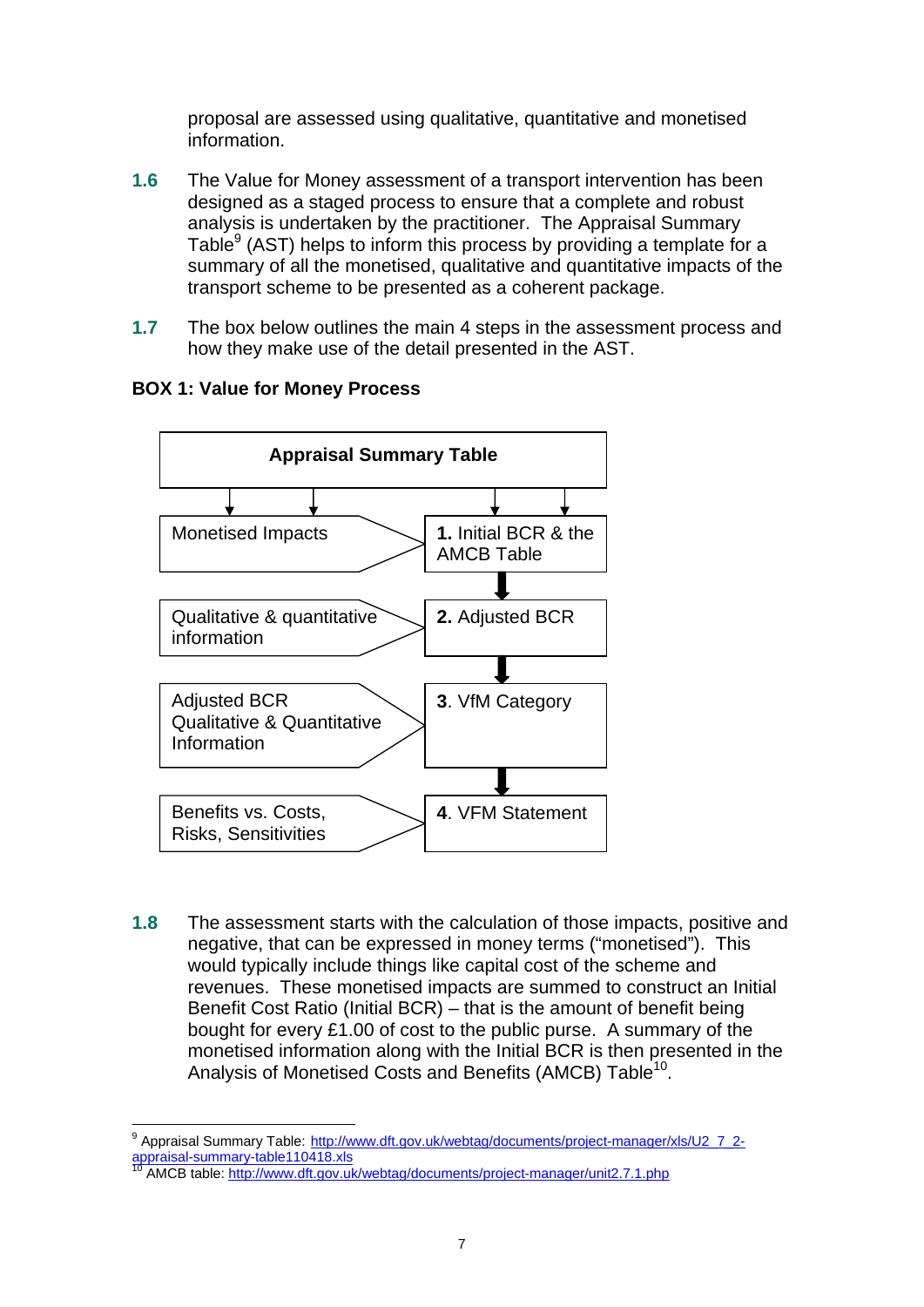- **1.9** Not all impacts lend themselves as easily to being monetised. The next step is then to look at those impacts where there is at least some evidence to support calculation of a money value. This might include aspects such as reliability improvements or landscape impacts. The resulting numbers can then be added to those used for the Initial BCR to calculate an Adjusted BCR.
- **1.10** Once the impacts that can be expressed in monetary terms have been calculated, and the sensitivities and uncertainties surrounding those calculations have been logged, the assessment needs to capture the remaining impacts that cannot be monetised (for example the impact an urban scheme might have in improving the aesthetics of the public realm). Taking all this information together allows a judgement to be made on the Value for Money category of the proposed scheme.
- **1.11** Table 1.1 below helps to provide an overview of the benefits and highlight those that are included in the Initial and Adjusted BCR. The table also outlines those benefits or costs that are currently not monetised and may be presented as qualitative information.

| Category of<br>impacts | Impacts typically<br>monetised                                                                    | Impacts that can be<br>monetised            | <b>Impacts currently</b><br>not normally<br>monetised                             |
|------------------------|---------------------------------------------------------------------------------------------------|---------------------------------------------|-----------------------------------------------------------------------------------|
|                        | (Initial BCR)                                                                                     | (Adjusted BCR)                              |                                                                                   |
| Economy                | Business users and<br>providers <sup>11</sup>                                                     | Reliability;                                |                                                                                   |
|                        |                                                                                                   | Regeneration; Wider<br>Impacts;             | Townscape                                                                         |
| Environment            | Noise, Air Quality<br>Greenhouse gas                                                              | Landscape                                   | Heritage<br><b>Biodiversity</b><br>Water<br>Security<br><b>Access to Services</b> |
| Social                 | Commuting & Other<br>users <sup>12</sup> ; Accidents,<br>Physical Activity and<br>Journey Quality | Reliability<br>Option and non-use<br>values |                                                                                   |
| <b>Public Accounts</b> | Cost to broad<br>transport budget<br>Indirect tax                                                 |                                             | Affordability<br>Severance                                                        |

|  |  |  | <b>Table 1.1 Impacts of a Transport Scheme</b> |  |
|--|--|--|------------------------------------------------|--|
|--|--|--|------------------------------------------------|--|

 charges and impacts during construction and maintenance. These benefits may also include impacts to  $11$  Business users and providers benefits may include impacts to travel time, vehicle operating costs, user revenue, operating and investment costs, grants and developer contributions.<br><sup>12</sup> Commuting and other users benefits may include impacts to travel time, vehicle operating costs, user

 charges and impacts during construction and maintenance. 8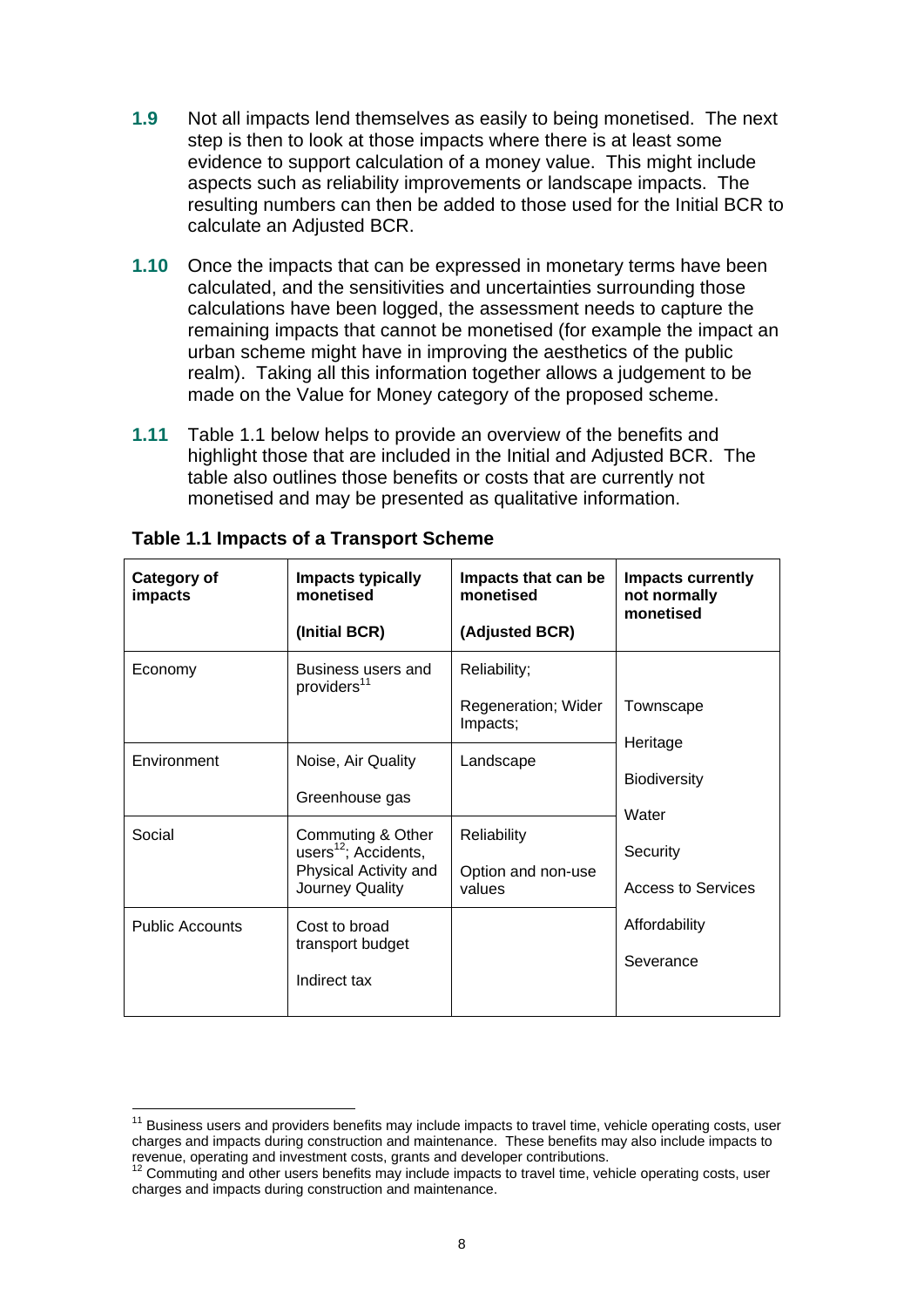**1.12** Finally, a Value for Money statement is produced using this information to provide a summary of the conclusions from the Value for Money assessment. It appraises whether the benefits of the proposal outweigh the costs whilst identifying any key risks and sensitivities that may affect the Value for Money conclusion. An example of the steps above is provided in Section 5 (Value for Money Assessment) of this document.

#### **A Note for Practitioners**

- **1.13** This note can be used by local decision makers when undertaking a Value for Money assessment of major transport schemes.
- **1.14** This advice, in itself, is not mandatory. Individual devolved funding streams may, however, be subject to minimum requirements on Value for Money and these will be communicated separately. In any event this advice note should serve as good practice. In particular, this note will enable Local Transport Bodies to fulfil the requirements of their 'Assurance Frameworks' in relation to Value for Money and should be seen as the DfT's definitive guidance in this regard.
- **1.15** This note provides an overview of the Value for Money process including advice on the different stages of the assessment and how these contribute to the final Value for Money statement.
- **1.16** Whilst this advice note does provide some advice on the development of the Initial BCR, the main focus of this document is outlining the Value for Money assessment process and providing detail on the impacts that contribute to the Adjusted BCR. This note should therefore be seen as complementary to, and be used in conjunction with, WebTAG.
- **1.17** A key consideration when applying both the advice in this note and WebTAG guidance is the need for proportionality. The scale and severity of the impacts of the scheme and the uncertainty in assessment should define the level of effort needed for each element of the assessment.
- **1.18** The advice provided herein on the monetisation of quantitative and qualitative information for the Adjusted BCR reflects best practice in the DfT. These uplifts and values have not been included in WebTAG, but provide an indicative order of magnitude of the benefits. The results are not intended to provide precise estimates but may be used to help judge the Value for Money of a scheme.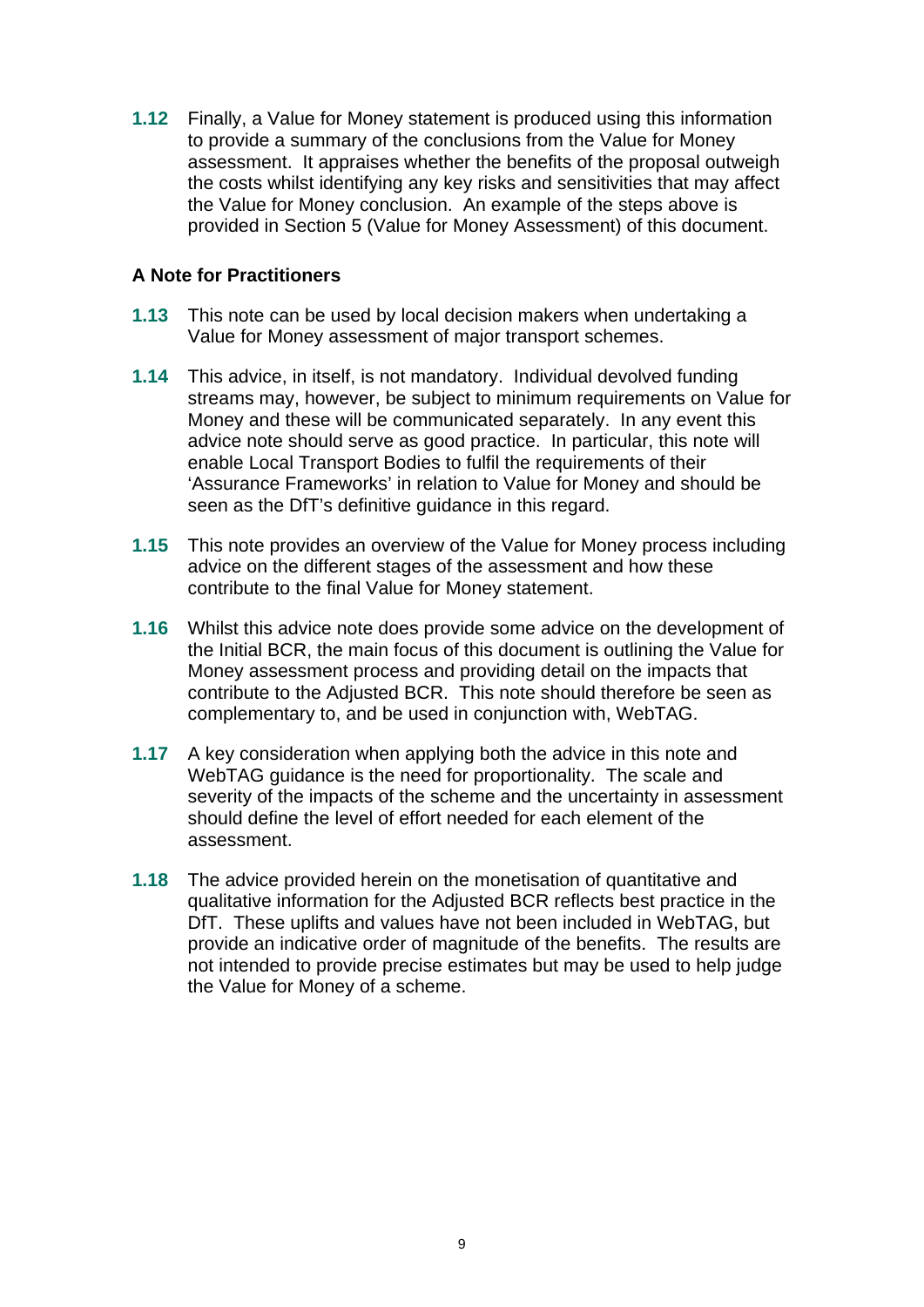# <span id="page-9-0"></span>2. Initial BCR

- **2.1** The Benefit Cost Ratio (BCR) considers the impacts to the economy, society, the environment and the public accounts. It offers an estimate of the value of benefit generated for every £1 of public expenditure on a project or scheme.
- **2.2** The Initial BCR can be constructed using the DfT's WebTAG guidance. WebTAG Unit 3.5.4 provides advice on monetising the different benefits and costs of a transport intervention and also outlines the different assumptions for the appraisal of such impacts.
- **2.3** Benefits and costs that contribute to the Initial BCR can be presented in the Analysis of Monetised Costs and Benefits (AMCB) Table<sup>13</sup>.
- **2.4** The Initial BCR defines the initial Value for Money category. Proposals are judged to offer poor, low, medium, high and very high Value for Money based on the BCR boundaries. These categories include:
	- Poor VfM if BCR is below 1.0
	- Low VfM if the BCR is between 1.0 and 1.5
	- Medium VfM if the BCR is between 1.5 and 2.0
	- High VfM if the BCR is between 2.0 and 4.0
	- Very High VfM if the BCR is greater than 4.0
- **2.5** The Value for Money assessment should then account for quantitative and qualitative information. The following sections of this advice note provide more advice on the use of this information, construction of the Adjusted BCR and final Value for Money categorisation.

<sup>1</sup> <sup>13</sup> AMCB Table: http://www.dft.gov.uk/webtag/documents/project-manager/xls/amcb-table.xls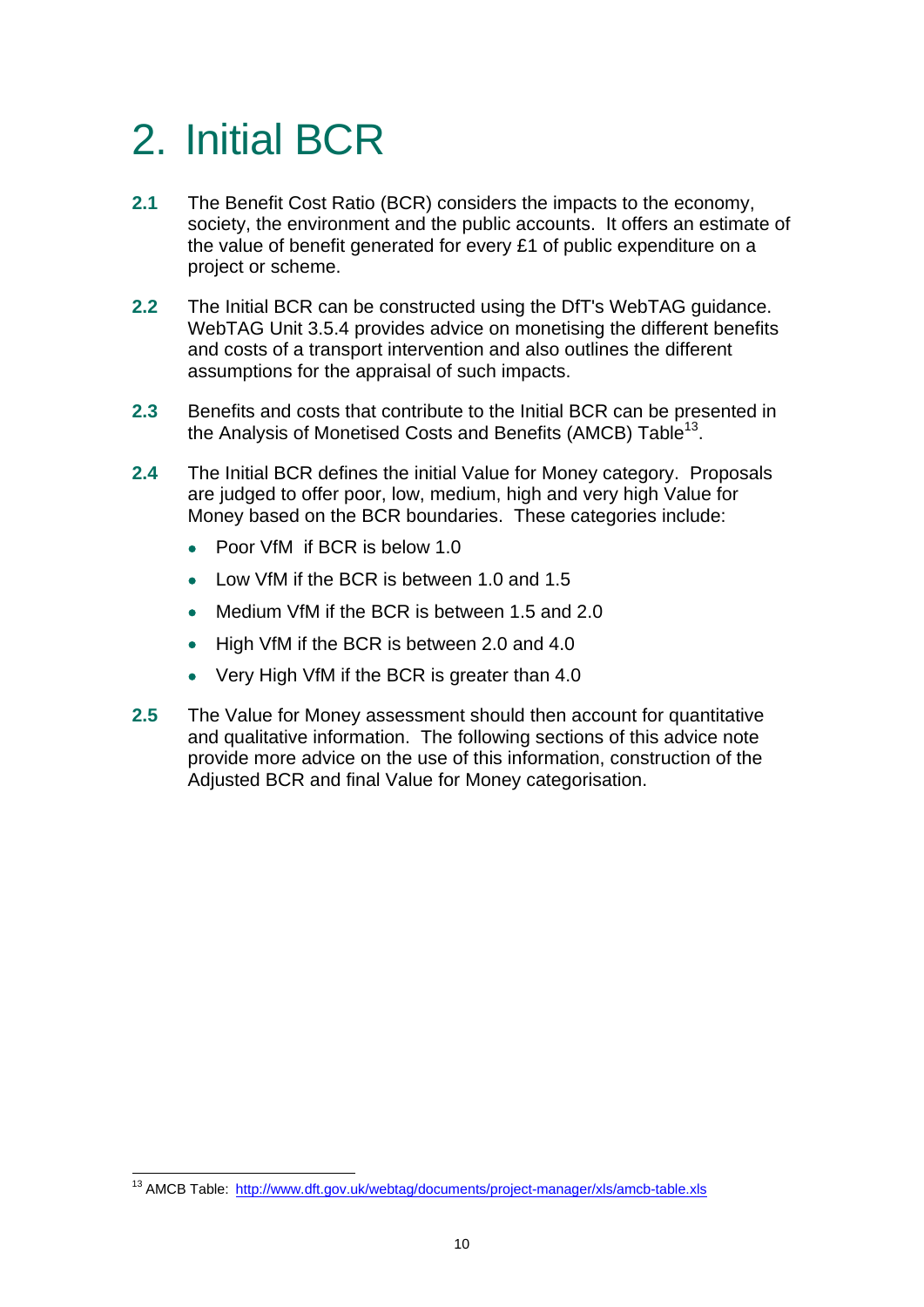# <span id="page-10-0"></span>3. Adjusted BCR

- **3.1** The second stage of the Value for Money assessment process builds on the initial monetised costs and benefits. This stage considers the qualitative and quantitative information on some impacts and how these contribute to the Value for Money of the scheme.
- **3.2** This section of this advice provides advice on the monetisation of qualitative and quantitative information. The methods outlined may make use of uplifts and benchmark values in cases where evidence base is less well developed. They help to provide some indication of the Value for Money impacts of the individual costs and benefits.
- **3.3** The evidence base used to derive the monetary values here is necessarily less robust than values used for the initial BCR and therefore it is important to consider these estimates as part of the Adjusted BCR.
- **3.4** In order to ensure a robust analysis, it is important to follow a structured and consistent approach. The sections below on Reliability, Option Values, Regeneration, Wider Impacts and Landscape outline the basic method and principles for assessing these individual impacts.

### **Reliability**

- **3.5** WebTAG Unit 3.5.7 provides guidance for modelling and monetisation of changes in journey time reliability for dual carriageway, motorway and urban road users. This assessment is usually generated through use of the reliability modelling software. Reliability benefits accrued to rail passengers can be similarly and systematically modelled for rail projects.
- **3.6** However reliability modelling may not be achievable for some road schemes, such as single carriageways outside of urban areas and public transport schemes. For public transport schemes, reliability would be based on the difference between the Preferred Arrival Time (PAT) and the actual arrival time. However, very little is known about PAT for most public transport schemes. In these instances reliability cannot be captured in the BCR but reliability valuations can be approximated and monetised for the Value for Money process.
- **3.7** Reliability benefits have previously been estimated in the DfT by applying uplifts of 5%, 10% and 20% of time savings. These provide an indicative measure of reliability benefits to reflect Slight, Moderate or Large impacts respectively.
- **3.8** The first step of estimating impacts outside of the model is to understand the evidence base for reliability impacts. For journeys on single carriageways outside urban areas, WebTAG unit 3.5.7 recommends the use of a stress based approach. In this case, the assessment of changes in reliability should be based on changes in "stress"- the ratio of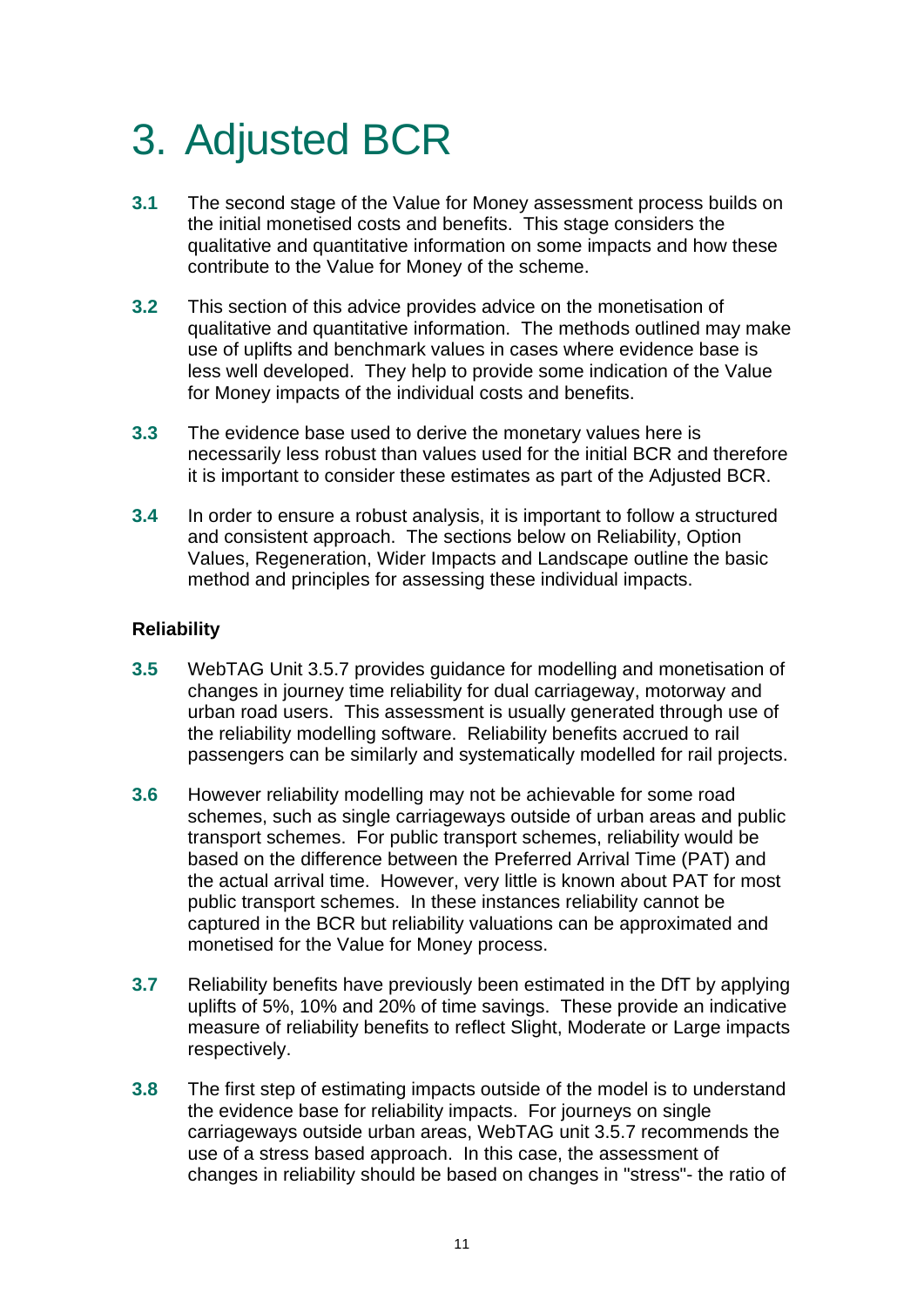annual average daily traffic (AADT) flow to the Congestion Reference flow ( a definition of capacity).

- **3.9** WebTAG provides advice on how the stress test results can be interpreted as Slight, Moderate or Large based on the values calculated. The appropriate uplift to time savings can then be applied to monetise the reliability impact. These results along with the evidence used (e.g. stress test) should be clearly covered in the Value for Money assessment.
- **3.10** If a stress based approach has not been undertaken, sensitivity tests for reliability using the uplifts should be undertaken. This would help to provide a useful indication of the likely impact of reliability on the VfM category. Any key impacts should also be summarised in the Value for Money statement.

#### **Option values and Non-use values**

- **3.11** Option values measure the willingness to pay to preserve the option of using a transport service for trips that are currently undertaken by other modes, over and above the expected value of any future use. For example, a car owner may value the option of a rail service being available for circumstances when they cannot use the car.
- **3.12** Non-use values or existence values, on the other hand, represent the value society places on the very existence of a service or facility regardless of any possibility of future use; this may be related to its usefulness to others or perhaps as a matter of civic pride.
- **3.13** WebTAG Unit 3.6.1 provides monetary values for different transport packages for schemes that consider changes in local bus and rail services. This unit also provides detail on the circumstances and methods for applying these values in appraisal. Because the evidence base used to derive the monetary values is less robust<sup>14</sup>, it is important to consider such estimates only as part of the Adjusted BCR.
- **3.14** The Appraisal Summary Table should include details of the assumptions used in the assessment along with the final Net Present Value. If a monetary assessment has not been undertaken, the AST should provide a summary of the evidence used to assess this impact qualitatively.

### **Regeneration**

- **3.15** WebTAG Unit 3.5.8 provides advice and links for identifying regeneration areas (RA) and the method used for assessing transport schemes that affect travel to, from or within one or more RAs.
- **3.16** The first task is to understand whether the scheme lies in a Regeneration Area. A Regeneration Report would then need to be prepared using the

<sup>1</sup> <sup>14</sup> Refer to WebTAG Unit 3.6.1 for further detail on the evidence base.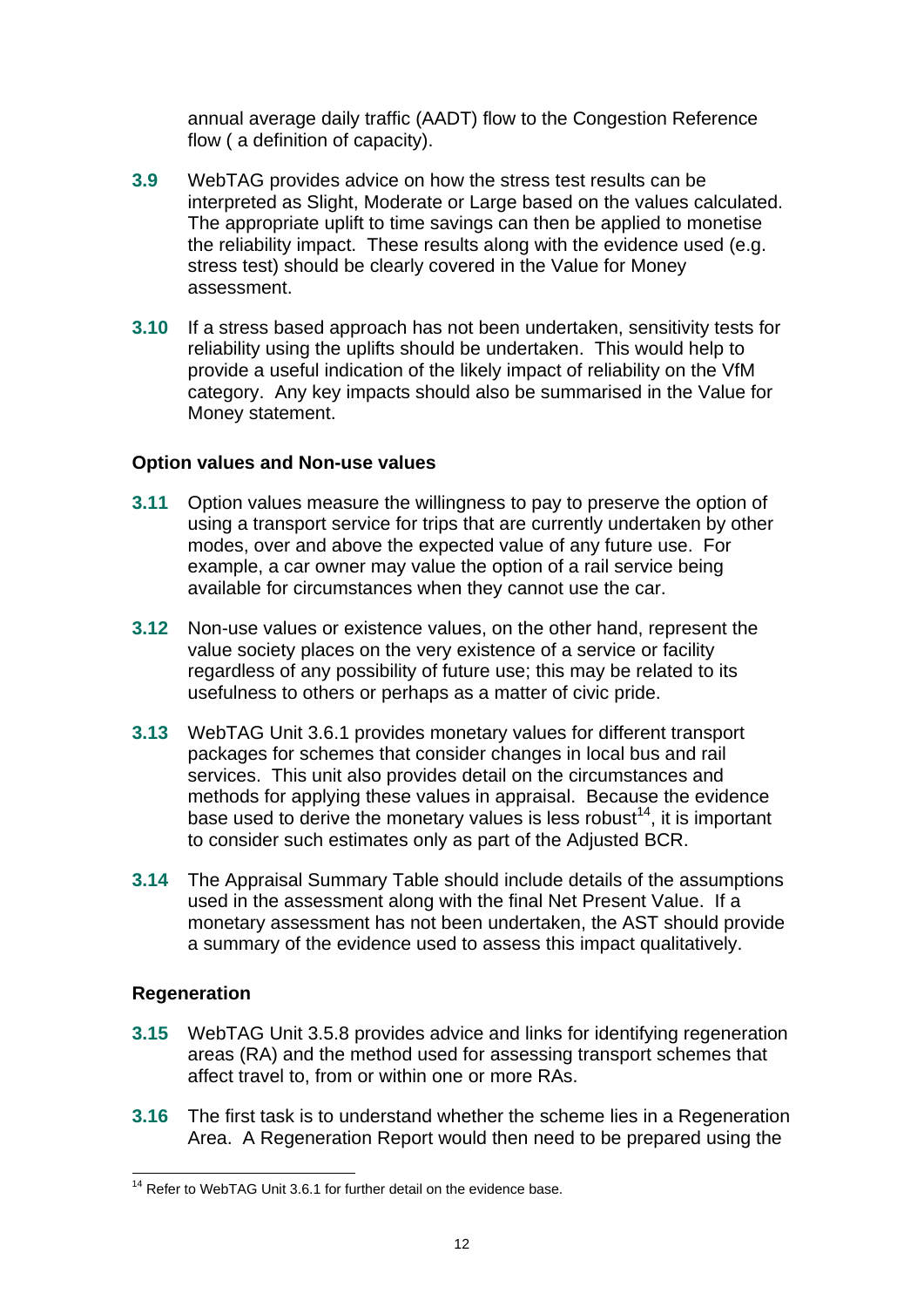guidance provided in WebTAG. The report should demonstrate the role transport plays in the RA's economy and how the proposed scheme is expected to affect job creation and employment levels in the area. WebTAG Unit 3.5.13 also provides advice on data sources that can be used when preparing a Regeneration Report. This is not an exhaustive list of sources but provides a starting point for this analysis.

#### **Wider Impacts**

- **3.17** WebTAG Unit 3.5.14 provides detailed instruction on how to measure wider impacts. This includes agglomeration impacts (i.e. the impact an increase in the concentration of economic activity has on productivity), increased or decreased output in imperfectly competitive markets (i.e. welfare gain/loss from increased/decreased output in these circumstances) and the effect on labour markets. The assessment of these impacts is usually undertaken using WITA (Wider Impacts in Transport Appraisal) software which automates the process outlined in WebTAG.
- **3.18** The use of such software is highly recommended by the DfT as it can help produce more accurate and robust results. However, in the absence of evidence, uplifts may be used to provide some understanding on the magnitude of such benefits.
- **3.19** An indicative measure of the value of increased output in imperfectly competitive markets can be estimated using a 10% uplift to Business User Benefits<sup>15</sup>. This represents the additional consumer surplus associated with increased output in imperfectly competitive markets.

#### **Dependent Development**

- **3.20** Dependent development is defined in WebTAG Unit 3.16D as housing which is dependent on the provision of some form of transport service. The dependency test outlined in this unit helps to establish whether the transport network could still provide a reasonable level of service in the absence of the transport intervention but with the new housing development. If this is not the case, the development can be considered to be dependent on the transport intervention.
- **3.21** The assessment then mainly involves two key steps:
	- assessing the benefits of the **transport intervention** in isolation (without the new housing development)
	- assessing the (dis-)benefits of **dependent housing**.

<sup>&</sup>lt;sup>15</sup> Feldman O. Nicol J, Simmonds D, Sinclair C and Skinner (2008)-"Use of Integrated transport land use models in the wider economic benefits calculations of transport schemes". Paper presented at 87th Transportation Research Board Annual Meeting, January 13-17, 2008, Washington DC, USA. Forthcoming in Transportation Research Record: Journal of the Transportation Research Board.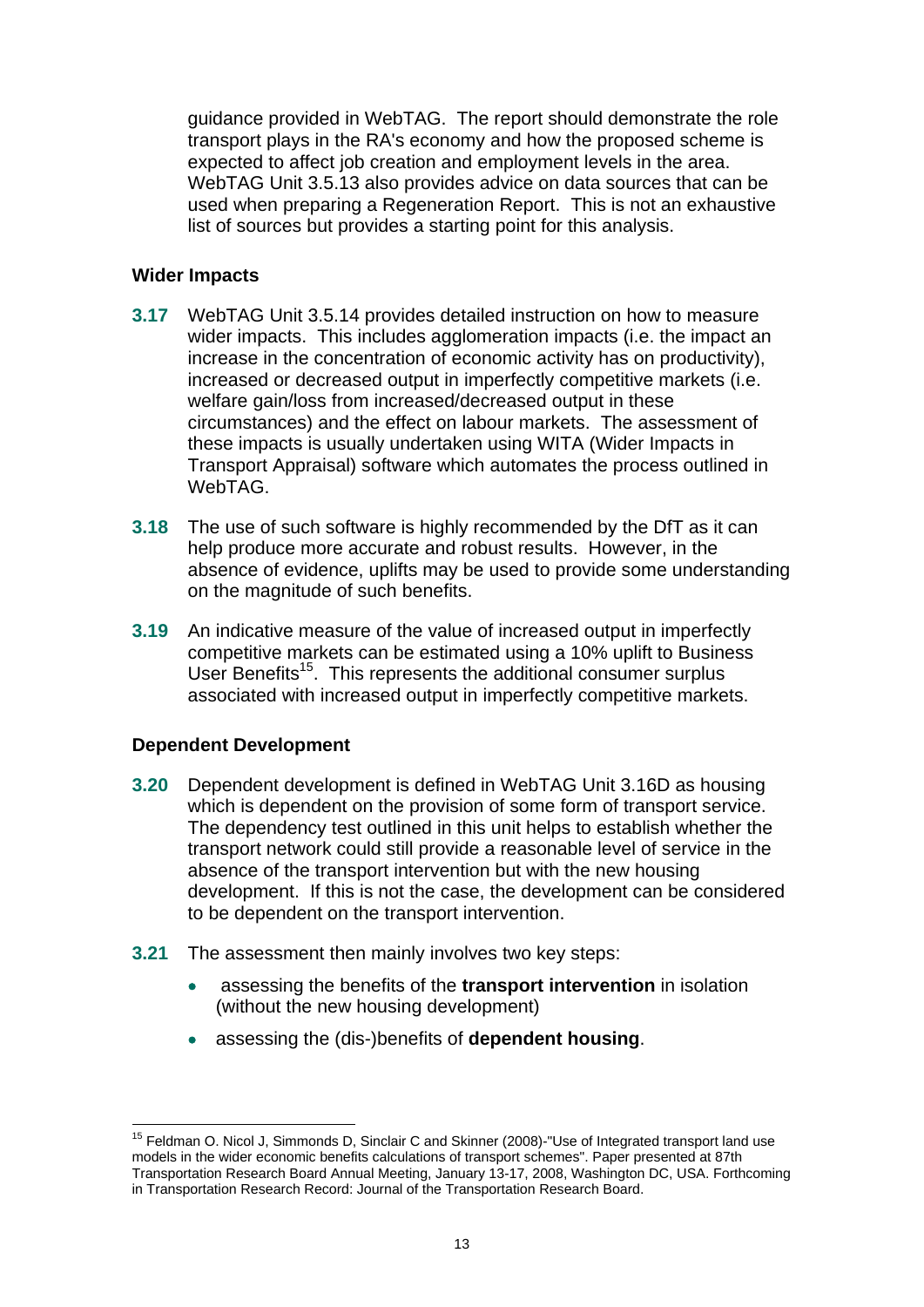- **3.22** The analysis for the **transport intervention** can be presented like any other transport assessment, including presenting the results in the AMCB Table and AST.
- **3.23** In this context the assessment of the benefits of **dependent housing**  also plays a vital role in the transport assessment. Although transport schemes may play a fundamental role in the facilitation of housing and other development, it is important to note that transport is not the only infrastructure item needed; other items such as supply of electricity and water will also play a role. The benefits of a development arise from a planning decision that depends on a package of infrastructure investments and hence it would not be appropriate to attribute all the benefits of the dependent housing to the transport scheme in isolation.
- **3.24** Full details of the analysis required to assess the benefits of dependent housing can be found in WebTAG Unit  $3.16D^{16}$ . The advice below provides a brief summary that can be followed for presenting the information and results from the analysis of the **dependent housing**:
	- **Values**: The promoters should report the number of dependent homes together with the hectares of land affected. The report should set the out the assumptions and values underlying estimates of 'planning gain' associated with the dependent housing and similarly for any external costs that have been calculated. Where local values have been used, the report should justify the basis for using these values instead of those recommended by the DfT.
	- **Results**: The estimated value of benefits of the dependent development can be used to obtain a qualitative assessment score. Guidance on the classification of these scores can be found in Annex B. The qualitative assessment of the dependent housing unlocked by a transport scheme is considered alongside any other non-monetised impacts to reach the overall assessment of the Value for Money of the transport scheme.

### **Landscape Assessment**

- **3.25** The Landscape guidance published in WebTAG Unit 3.3.7 provides advice on how a qualitative assessment of these impacts can be undertaken. In the presence of moderate or large landscape impacts, an illustrative monetisation of the impact helps understand the Value for Money implications of landscape damage. The landscape assessment in WebTAG may differ from, but will be complementary to, any analysis needed for other (e.g. statutory) environmental assessments.
- **3.26** The following advice provides instruction on how practitioners can assess the landscape impact of a planned scheme and monetise this using recommended landscape values. The values help provide an indicative estimate of the monetary value of impacts but they are not

<sup>1</sup> <sup>16</sup> WebTAG Unit 3.16D Transport Appraisal in the Context of Dependent Development: http://www.dft.gov.uk/webtag/documents/expert/pdf/U3-16D-dependent-development-Oct-2013.pdf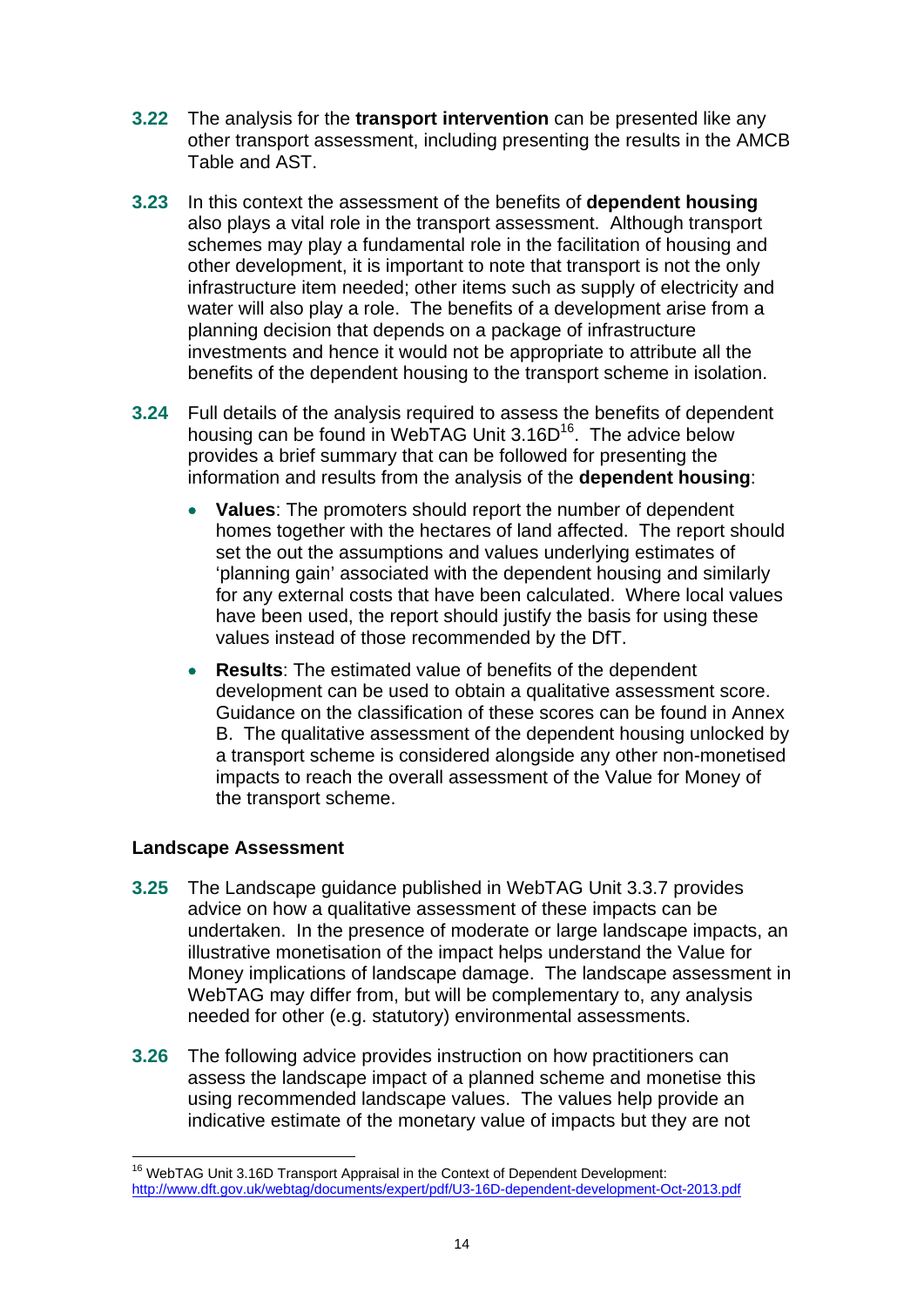suitable for giving precise estimates. The following advice should be used in conjunction with the assessment outlined in WebTAG Unit 3.3.7 as this will help inform whether a detailed monetised assessment is required.

**3.27** The table below summarises the 6-step procedure on monetising landscape impacts:

| Step                           | Key aspects                                                                                                                                    |
|--------------------------------|------------------------------------------------------------------------------------------------------------------------------------------------|
| 1. Identify Landscape features | Utilises information from the landscape<br>worksheet and an environmental constraints<br>map (identify moderate or large landscape<br>impacts) |
| 2. Segment the scheme          | Segmentation of scheme where landscape<br>impacts vary significantly                                                                           |
| 3. Determine Land Type         | From information or other sources<br>(environmental constraints map/ google<br>maps) determine the appropriate (mix of)<br>land type           |
| 4. Mitigation                  | Identify any current mitigation structures or<br>measures proposed to reduce impacts on the<br>landscape.                                      |
| 5. Landscape Impact valuation  | Assessment using the landscape values<br>recommended in this advice.                                                                           |
| 6. Sensitivity Tests           | Sensitivity analysis for the key assumptions<br>used in the assessment. This could include<br>a range of values (upper and lower bounds).      |

**Table 3.1 Summary of Landscape Assessment Process** 

- **3.28** The starting point of the assessment depends on the analysis produced in the Landscape worksheets (from WebTAG Unit 3.3.7). If the landscape impact is considered to be neutral or slight, it is not proportionate to carry out a detailed analysis. If the scheme is judged to have a large or moderate impact, a detailed analysis should be undertaken to understand the potential impact on the BCR and Value for Money of the scheme.
- **3.29** Segmentation of the scheme would help identify homogenous aspects of the landscape. It is also essential to identify the "footprint" of the scheme or the area judged to be most affected. This assessment uses the assumption that the scheme or structure would affect the landscape up to 500m either side of the scheme. A linearly declining impact is also assumed and effectively implies that for each kilometre of the scheme, 25 hectares of land are fully impacted on each side of the scheme.
- **3.30** Steps 2 and 3 require the practitioner to make a judgement and can be aided through a variety of sources such as environmental constraints maps, OS maps, environment statements, aerial photos, artistic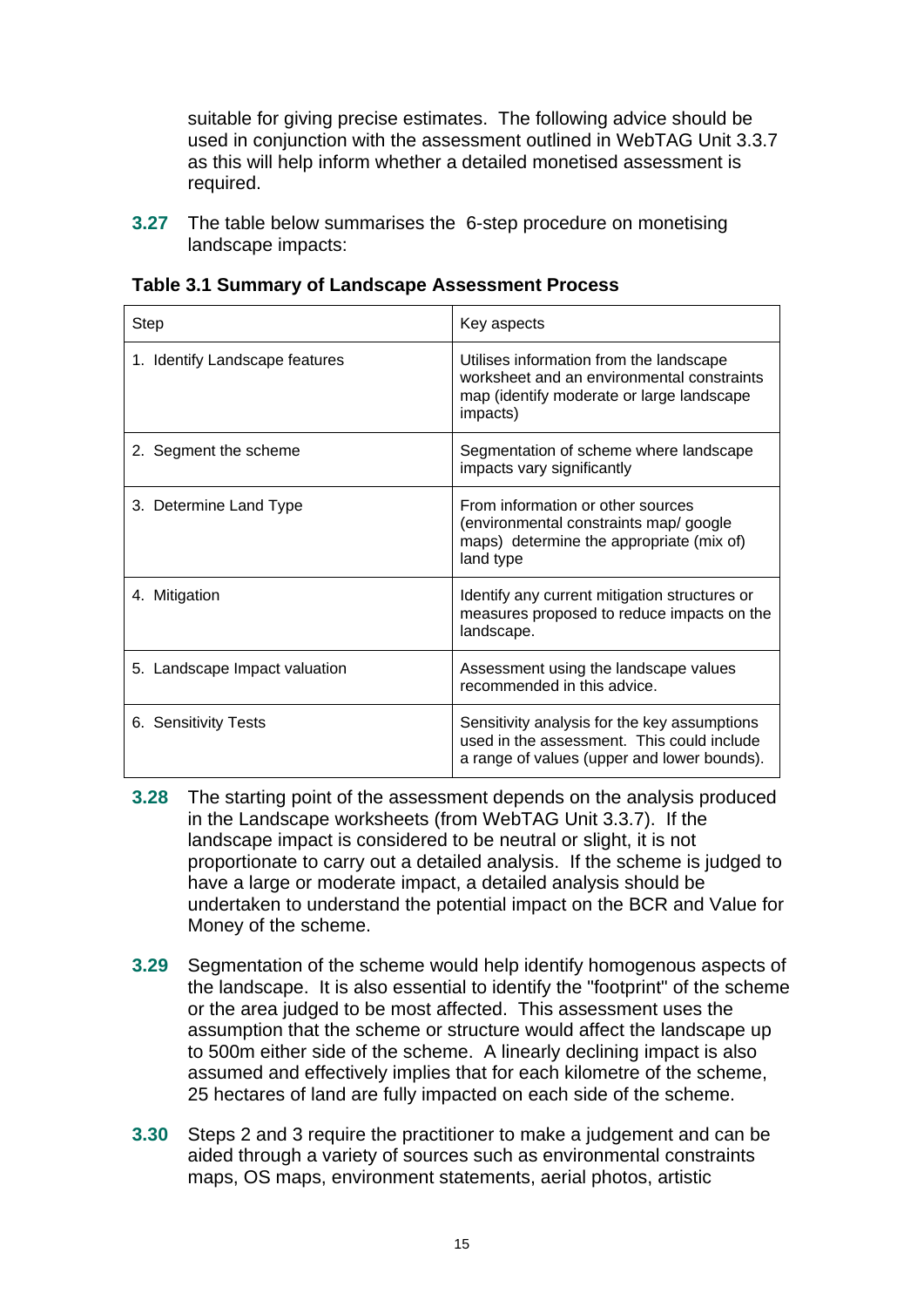impressions, digital images such as Google earth or street view or site visit.

- **3.31** The assessment should also consider mitigation measures as these may imply a lower area for the impact. Mitigation for landscape impacts can be in various forms:
	- Existing structures: In this scenario, where a structure is nearby, the footprint of the existing and proposed development may overlap. Schemes that widen an existing road will also have a smaller impact than developments that are offline. Alternatively, the impact of existing housing or woodlands may act as a screen. The assessment should then only account for the marginal impact.
	- Mitigation within the Scheme: The scheme design may include mitigation directly, for example through use of tree planting or sympathetic materials.
- **3.32** Unit values for landscape and the definition of land types are adapted from the Department for Communities and Local Government (DCLG) literature review study concerning the benefits of undeveloped land (DCLG/ODPM, 2001)17. The Present Values are presented in per hectare and are taken to provide an indication of the flow of non-market benefits that may be associated with a particular land type. More detail on the derivation and origin of these estimates can be found in Annex A along with Table A1 which provides the values by land type.
- **3.33** The text box provides the calculation to be used when assessing these impacts. The approach proxies the loss of welfare resulting from the landscape impact of a proposal to the area of land affected by the proposal.

### **Landscape Calculation**

1

$$
V_{s,I} = Length (km) \times Value_I (\frac{f}{ha}) \times A_s (ha/m)
$$

 V is the present value of the landscape impact associated for proposal s for land type l. This is calculated by multiplying the scheme length (for linear based schemes) by the appropriate landscape value for land type l (in present value terms), and a further factor A, which establishes the area of land which is impacted upon (i.e. the number of hectares per km of scheme). The mitigation measures discussed should be accounted for in this factor. For instance, if mitigation measures within the scheme are likely to reduce landscape impacts by 50%, *A* would be 25, or 50% of 25 on both sides of the scheme.

**3.34** Judgement needs to be applied at many stages of this assessment process and therefore sensitivity analysis should be undertaken to test

<sup>&</sup>lt;sup>17</sup> DCLG/ODPM (2001) Valuing the External Benefits of Undeveloped Land: A Review of Economic Literature, Department for Communities and Local Government (formerly Office of the Deputy Prime Minister) Appraisal Guidance, London.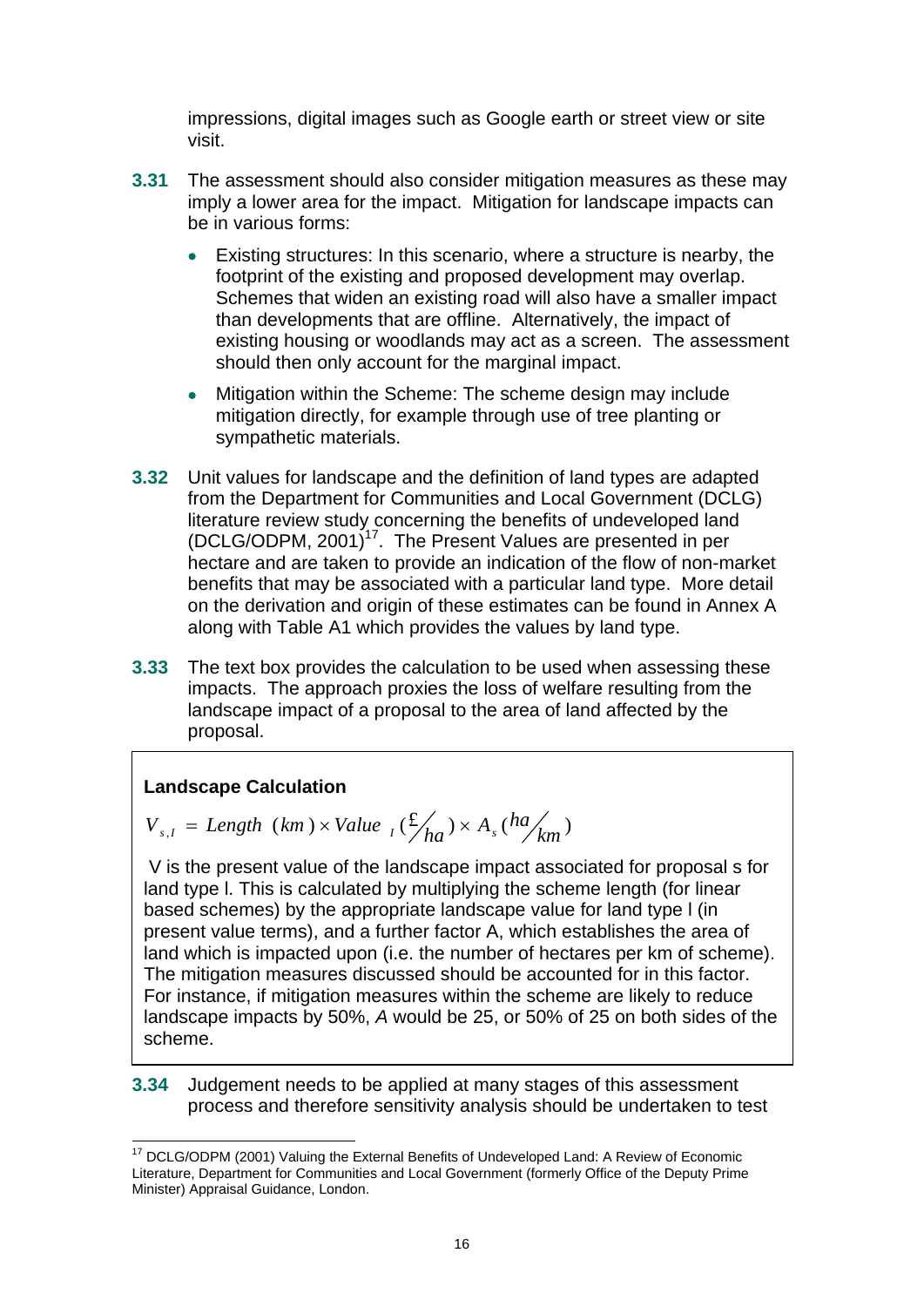the assumptions used. The assessment could therefore assess a "best case" scenario and a "worst case" scenario with varying assumptions for mitigation, landscape character and the design envelope of the scheme. It will also be important to consider other underlying assumptions, especially those that are used elsewhere in the appraisal process (e.g. income growth), and ensure consistency in approach. In some cases it may be proportionate to carry out more detailed analysis, including consideration of the timing of the impacts. The impact of any sensitivity tests can then be presented within the Value for Money conclusions.

**3.35** The suggested approach and values presented here may be adapted to suit different transport appraisal requirements. It is however necessary to understand that this approach cannot produce precise estimates and is only to provide an illustrative monetary figure of such impacts.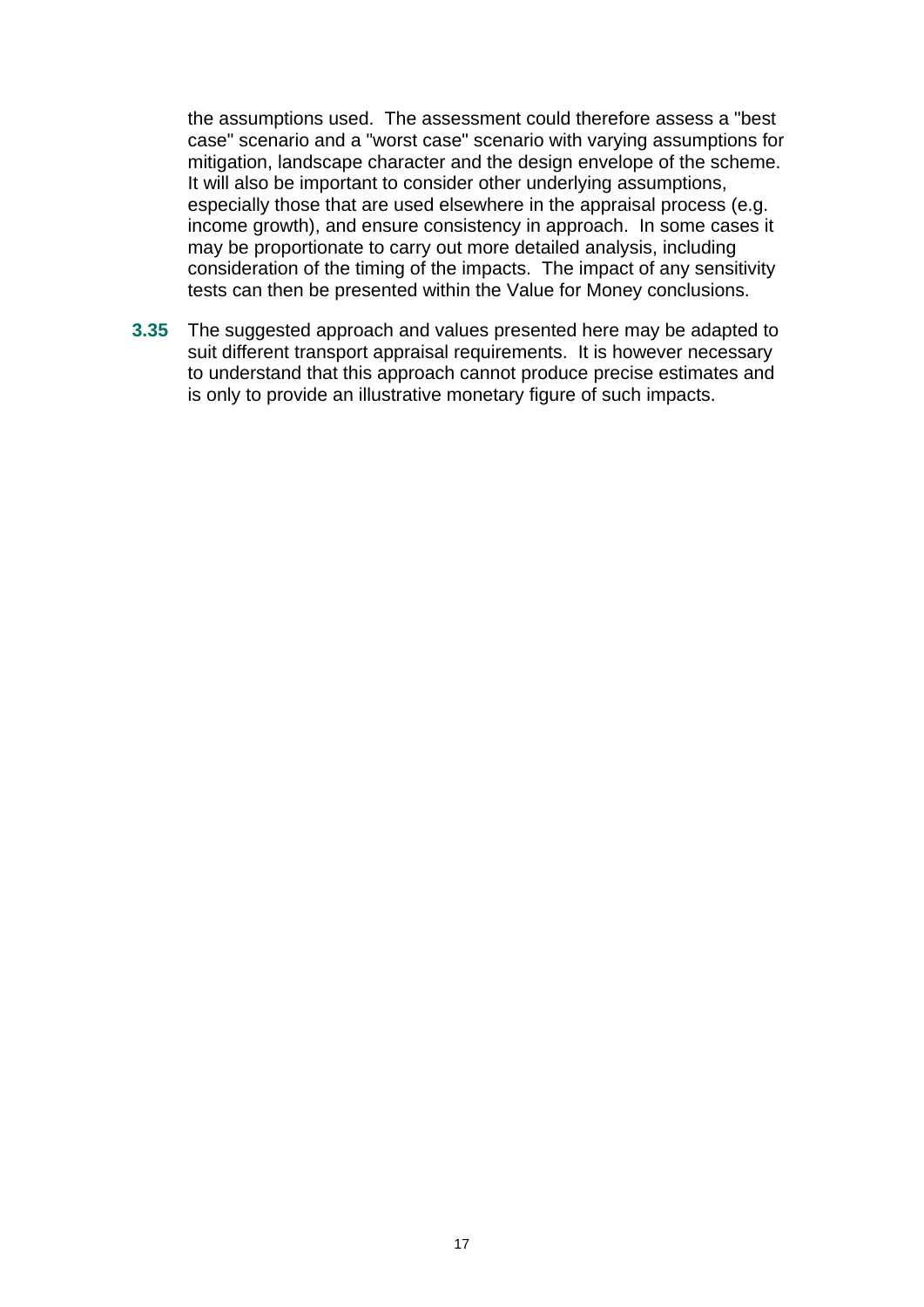## <span id="page-17-0"></span>4. Qualitative Impacts

- **4.1** Where a monetary assessment is not feasible, WebTAG provides guidance on the qualitative assessment of the impacts. This is covered in the WebTAG units for each impact but a brief outline of the basic methodology is discussed in this section.
- **4.2** The approach in general is the same for most qualitative assessments and should firstly consider how the transport scheme will affect each of the impacts individually. This is done by considering each impact with and without the scheme.
- **4.3** The impacts are then assessed using the recommended 7 point scale which breaks down impacts into Slight, Moderate or Large Beneficial or Adverse and Neutral. The WebTAG units also provide guidelines on the type of evidence to be used when applying this scale. These units may also contain worksheets to help with the assessment.
- **4.4** The Appraisal Summary Table should record the overall assessment of the qualitative impact along with details of any key assumptions and uncertainties.
- **4.5** A qualitative assessment may not contribute to the BCR but should be given equal weight when defining the Value for Money category. Large and Moderate impacts are more likely to affect the Value for Money and therefore should be highlighted in the Value for Money statement accordingly.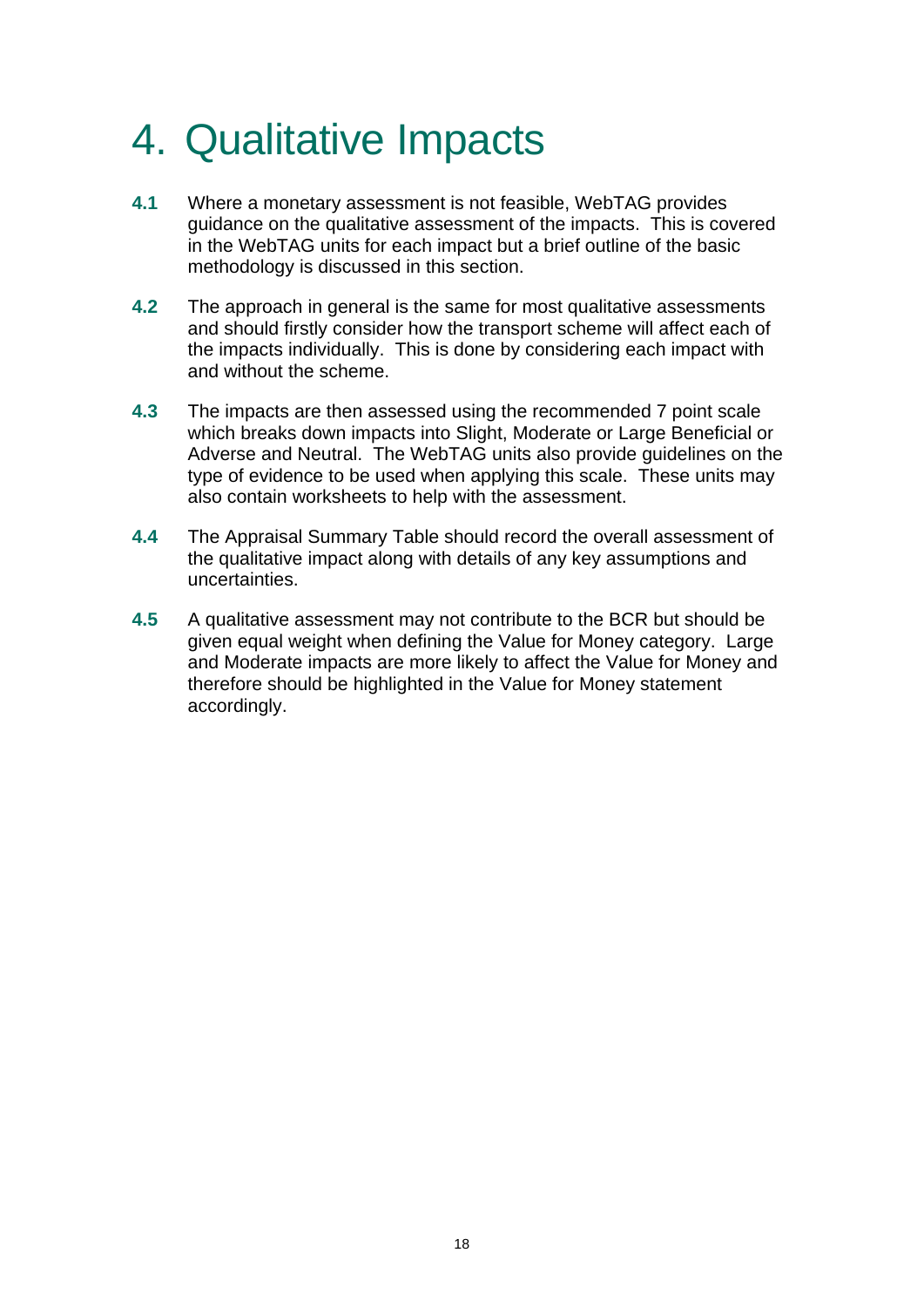## 5. Value for Money Assessment

- **5.1** A Value for Money conclusion can be drawn by considering all the evidence pulled together as part of the Value for Money statement.
- **5.2** The final Value for Money category should consider any key risks and uncertainties relating to the scheme. Sensitivity tests undertaken as part of the assessment should help inform how these risks may impact the Value for Money of the scheme. For instance, the assessment could consider the impact of high and low demand forecasts upon which the appraisal is based and high and low ranges for the Value of Travel Time savings. The assessment may also consider the impact of cost ranges or different levels of optimism bias.
- **5.3** The appropriate range of sensitivity tests should be determined on a case by case basis; with proportionality a key consideration.
- **5.4** Sensitivities undertaken to test the robustness of the results (e.g. implications of cost changes) can then be used to inform the final judgement on the Value for Money category.
- **5.5** The table below provides a worked example of how the assessment results can be used to arrive at a Value for Money category.

|                          | <b>Assessment</b>                     | <b>Detail</b>                                                                                                                                                                                            |
|--------------------------|---------------------------------------|----------------------------------------------------------------------------------------------------------------------------------------------------------------------------------------------------------|
| Initial BCR              | $1.5$ (BCR)                           | <b>Estimated using WebTAG</b><br>Guidance                                                                                                                                                                |
| <b>Adjusted BCR</b>      | $1.9$ (BCR)                           | Includes estimates for<br><b>Reliability Impacts</b>                                                                                                                                                     |
| Qualitative Assessment   | Largely Beneficial                    | There is strong evidence of<br>impacts relating to<br>Severance and Security<br>benefits.                                                                                                                |
| Key Risks, Sensitivities | Risks reflected in VfM<br>conclusion. | Cost estimates are not final.<br>Higher optimism bias rate<br>applied to account for<br>uncertainty in cost estimates.                                                                                   |
| <b>VfM Category</b>      | Medium/High                           | Qualitative assessment<br>suggests BCR may be high.<br>Medium/High Value for<br>Money is judged appropriate<br>as it is not possible to<br>distinguish between the two<br>categories with any certainty. |

**Table 5.1 Value for Money: Worked Example**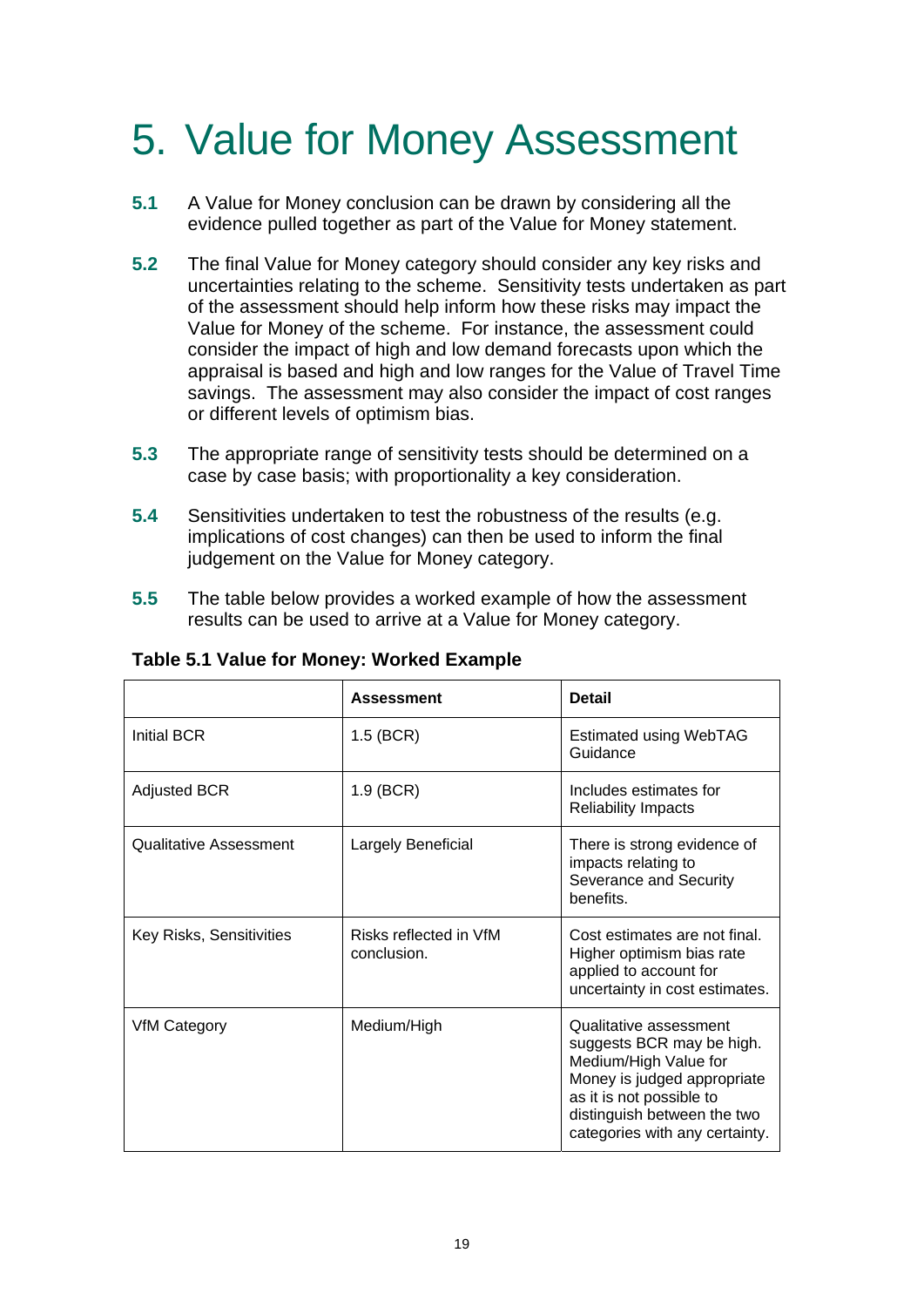#### **Value for Money Presentation**

- **5.6** A **Value for Money Statement** summarising the Value for Money conclusions should then be produced to be included in the Economic Case.
- **5.7** The VfM statement should include:
	- The VFM category of the scheme (low, medium, high or very high). This is based on the overall results in the AST.
	- The present value of benefits and costs along with the Benefit Cost Ratio. The values for both the Initial and Adjusted BCR should be reported separately.
	- A concise summary of the benefits and costs that have been assessed including any assumptions that may influence the results. This may include details such as the optimism bias and any assumptions used to calculate benefits and costs for the Adjusted BCR.
	- Details of the non-monetised impacts particularly if these are estimated to have large or moderate impacts. For example, if journey ambience has not been monetised but is judged to have a large or moderate impact this should be presented in the statement.
	- Identification of any key risks, sensitivities and uncertainties underlying the appraisal.
	- An explanation of the reasons why the proposal is considered to fall in a specific VfM category.
	- Any significant social or distributional impacts (SDIs). The key findings from this should be reported in the Appraisal Summary Table.
- **5.8** The Value for Money Statement thus provides a concise description of the main conclusions. This is typically presented as a few paragraphs at the most in order to ensure that the key messages are effectively captured. Further detailed results can be presented in an Annex to the main document. The Appraisal Summary Table is also included to provide further detail on the costs and benefits included in the assessment.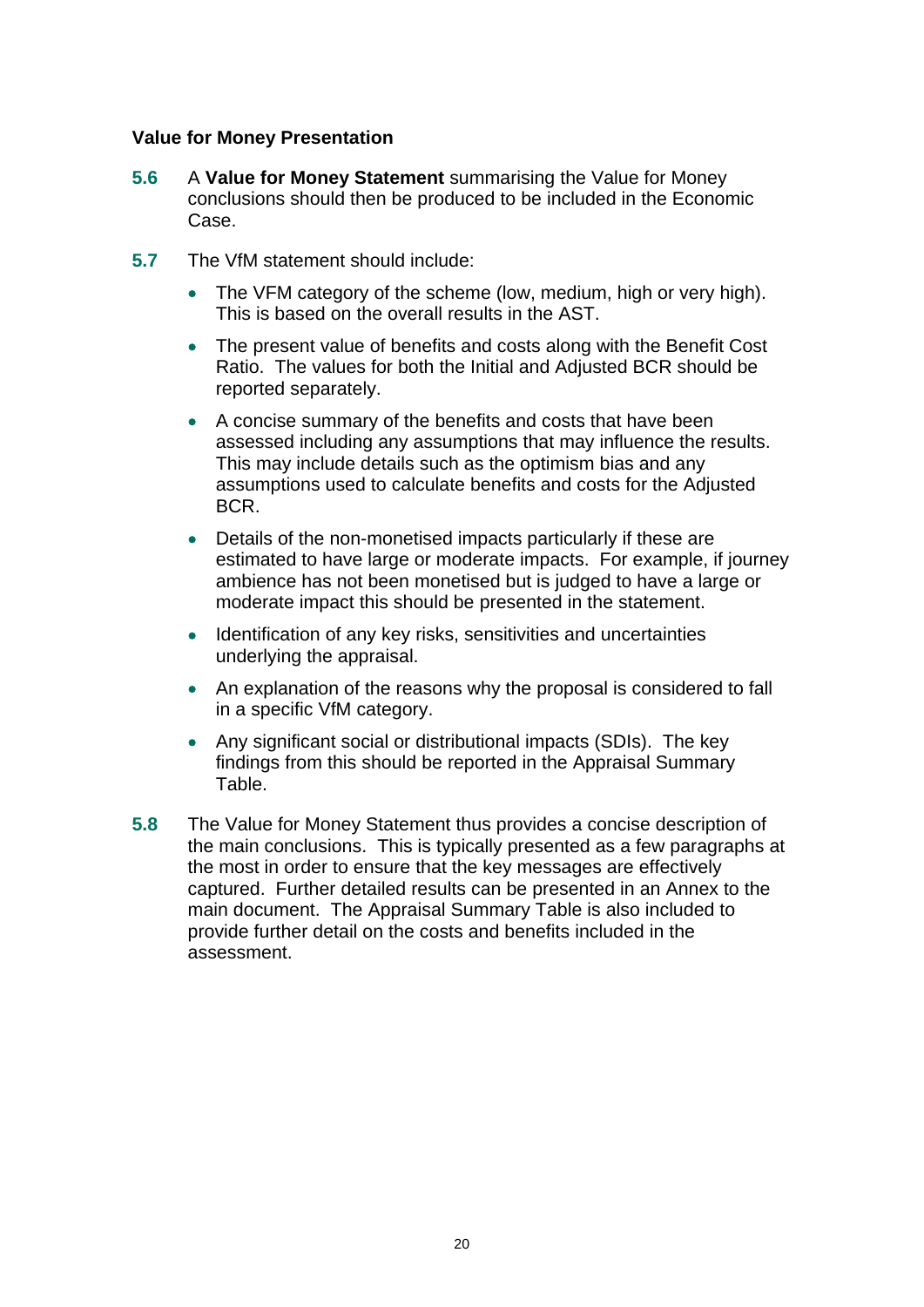## <span id="page-20-0"></span>6. Annex A: Landscape Values

- **A.1** The landscape values reported in this advice are sourced from a study by the Department of Communities and Local Government<sup>18</sup>. The figures were obtained from an extensive literature review which consolidated and considered evidence from 47 relevant studies, mainly from the U.K but also from the U.S., Europe and Australia dating from 1984 to 2001.
- **A.2** The present value calculation accounts for a relative price effect; namely that willingness to pay may grow over time, principally due to rising incomes or increasing scarcity of land. This is a common assumption when considering the future value of non-market benefits.
- **A.3** The derivation of these values is sensitive to certain key issues:
	- Landscape impacts are assumed to exist in perpetuity. Even if a road lasts for 60 years (the current appraisal period) its impact is assumed to continue - unless costs of returning the landscape to its original form are included. Changing the time horizon would reduce the recommended guideline values.
	- The study assumed a 3% rate of increase to annual per hectare values composed of an income growth of 2.5% and an income elasticity of 1.2 (i.e. landscape values grow faster than income). Both parameter assumptions differ (and pre-date) from default values in the Green Book - which point towards a 2% rate of appreciation (and would approximately half current landscape figures).
	- The study values also pre-date Green Book discount rates and use a 3.5% flat-rate discount rate rather than a declining rate over time as suggested by the Green Book<sup>19</sup>. This is in part a technical issue to allow the calculation of impacts over perpetuity (avoiding values exploding to infinity due to the interaction with the rate of appreciation).
	- The lower the discount rate, the less weight placed on benefits today relative to the future. Aggregated benefits accrued over a period of time will therefore be valued higher the lower the discount rate, tending towards infinity as the net effective discount rate diminishes.
	- It is also important to note that the reported landscape valuations do not just include landscape amenity benefits (where landscape character and quality combine to produce attractive views). They may also include the external benefits of recreation, biodiversity, cultural heritage, hydrology and tranquility. Some of these benefits

<sup>1</sup> <sup>18</sup> DCLG/ODPM (2001) Valuing the External Benefits of Undeveloped Land: A Review of Economic Literature, Department for Communities and Local Government (formerly Office of the Deputy Prime Minister) Appraisal Guidance, London.

<sup>&</sup>lt;sup>19</sup> Green Book, p99 - 3.5% for first 30 years, 3% for subsequent 45 years, 2.5% for next 50 years, 2% for following 75 years, 1.5% for 100 years after that, then a 1% rate.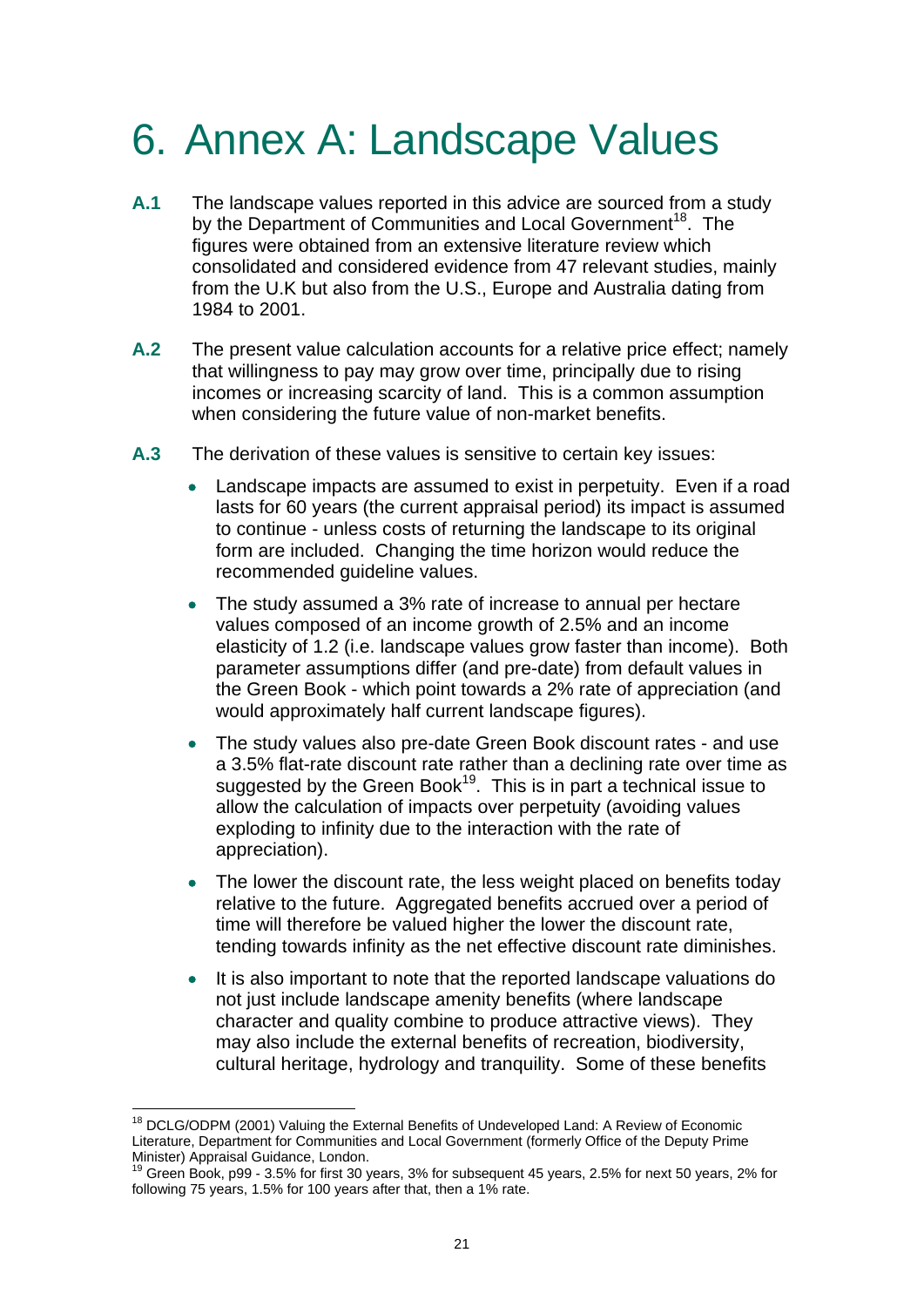may have also been captured as part of the other objectives in the AST.

• The table below provides the Landscape values by the type of land as defined in the study. These are presented in annual values and values over an infinite time horizon. This is based on the assumption that undeveloped land yields benefits in perpetuity.

| <b>Land Type</b>                       | Value per<br>hectare | <b>Present Value</b><br>per hectare (£) | <b>Comments</b>                                                                                                                                                                                     |
|----------------------------------------|----------------------|-----------------------------------------|-----------------------------------------------------------------------------------------------------------------------------------------------------------------------------------------------------|
|                                        | Per year $(E)$       | (2010 prices,<br>infinite period)       |                                                                                                                                                                                                     |
| Urban core                             | 75,153               | 15,031,00                               | Central urban area.<br>Examples include public<br>spaces and city park                                                                                                                              |
| <b>Urban Fringe</b><br>(greenbelt)     | 1,237                | 247,000                                 | Areas of transition where<br>urban areas meet<br>countryside                                                                                                                                        |
| <b>Urban Fringe</b><br>(forested land) | 3,758                | 752,000                                 | Forested land on urban<br>fringes, more valuable than<br>typical urban fringe                                                                                                                       |
| Rural forested land<br>(amenity)       | 9,222                | 1,844,000                               | This value represents the<br>range of forests in the UK,<br>including both commercial<br>and amenity forests                                                                                        |
| Agricultural Land<br>(extensive)       | 4,384                | 877,000                                 | Areas of rough grassland<br>where extensive agricultural<br>practices such as sheep<br>farming dominate. May<br>include farm buildings<br>forming part of the<br>agricultural holdings              |
| Agricultural Land<br>(intensive)       | 143                  | 29,000                                  | This type of land is usually<br>in farmland under intensive<br>agriculture (usually land<br>under food production).<br>May include farm buildings<br>forming a part of the<br>agricultural holdings |
| Natural and semi-<br>natural land      | 9,208                | 1,842,000                               | This includes uncultivated<br>areas, wetlands and areas<br>with nature conservation<br>designations.                                                                                                |

## **Table A1 Landscape Values<sup>20</sup>**

 $^{20}$  The Landscape values are based on the original study values. These have been presented in 2010 prices using the GDP Deflator and rounded to the nearest 100 (annual values) and 1000(infinite value).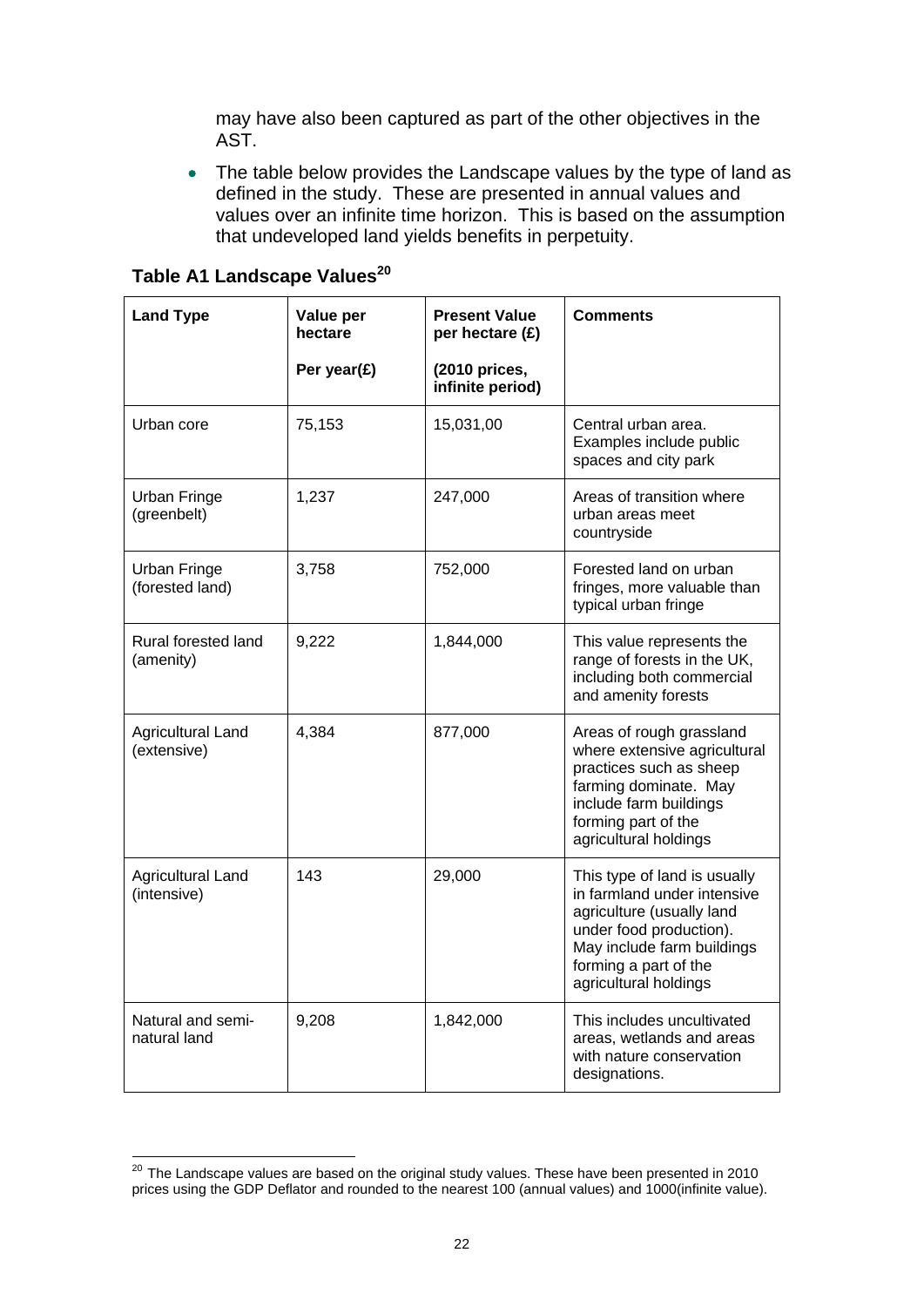# 7. Annex B: Qualitative Scores for Dependent Development

**B.1** A qualitative assessment score should be reported depending upon the estimated value of the benefits of the dependent development unlocked by the transport scheme and should follow the guidelines below:

| <b>Benefits</b>              | <b>Score</b>             |
|------------------------------|--------------------------|
| Greater than £100m           | Large Beneficial         |
| Between £100m and £25m       | Moderate Beneficial      |
| Between £25m and Zero        | <b>Slight Beneficial</b> |
| Zero                         | <b>Neutral</b>           |
| Between Zero and -£25m       | Slight adverse           |
| Between $-F25m$ and $-F100m$ | Moderate adverse         |
| Less than -£100              | Large adverse            |

### **Table B1 Suggested Qualitative Score**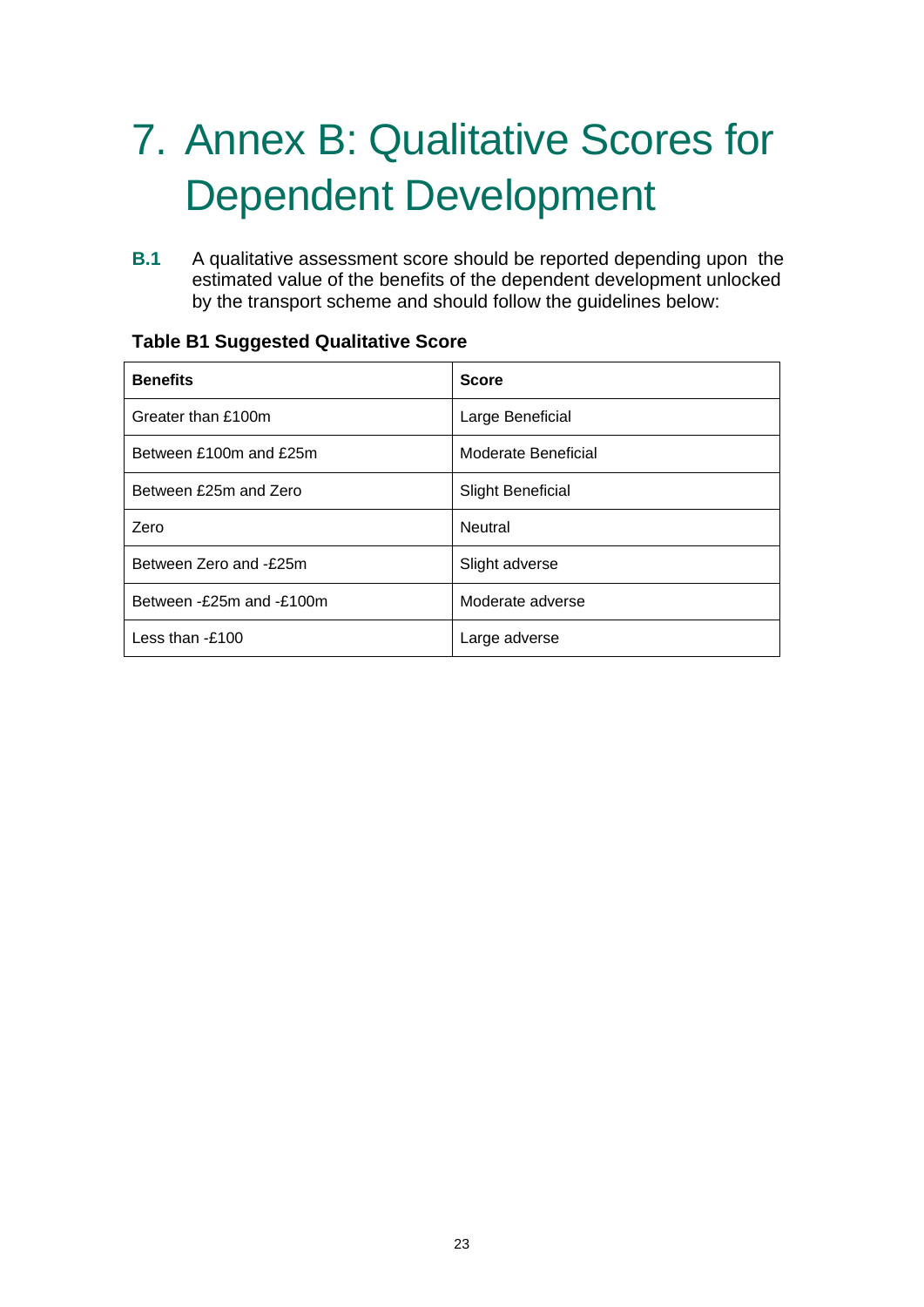## <span id="page-23-0"></span>8. Annex C: Q&A

### **What is a Value for Money assessment?**

- **C.1** The 'Transport Business Case' sets out the Department for Transport's approach to producing business cases to support decision making. This approach ensures decisions are made by taking account of all the relevant information set out in five cases, consistent with the HM Treasury Green Book<sup>21</sup>, specifically, to show whether schemes:
	- are supported by a robust case for change that fits with wider public policy objectives – the 'Strategic Case';
	- demonstrate value for money the 'Economic Case';
	- are commercially sound the 'Commercial Case';
	- $\bullet$  are financially affordable the 'Financial Case'; and
	- are achievable the 'Management Case'.
- **C.2** The Value for Money assessment focuses on the Economic Case, and therefore forms one part of the overall advice. The information considered in a Value for Money assessment should be obtained through an appraisal that is consistent with the Department for Transport's WebTAG<sup>22</sup> quidance.
- **C.3** A Value for Money statement provides a summary of the conclusions from the Value for Money assessment. The statement should provide a concise summary of the economic, social, environmental, and public account impacts that transport interventions may have and, based upon these, give advice about the Economic Case for a proposal.

#### **Why is a VfM Assessment needed?**

**C.4** In addition to its role within a Transport Business Case set out above, a VfM assessment is produced to help to ensure value for money of public spending, as set out in HM Treasury guidance 'Managing Public  $M$ oney'<sup>23</sup>.

#### **When is a Value for Money assessment needed?**

**C.5** A Value for Money assessment should be produced within any Transport Business Case that is used to support major investment decisions using public funds. The process described in this advice note is aimed at supporting decisions on major transport investments.

l,

<sup>&</sup>lt;sup>23</sup>HM Treasury Managing Public Money: http://www.hm-treasury.gov.uk/psr\_mpm\_index.htm <sup>21</sup> HM Treasury Green Book: <u>http://www.hm-treasury.gov.uk/data\_greenbook\_guidance.htm <sup>22</sup> WebTAG: <u>http://www.dft.gov.uk/webtag/</u><br><sup>23</sup>HM Treasury Managing Public Money: <u>http://www.hm-treasury.gov.uk/psr\_mpm\_index.htm</u><br></u>